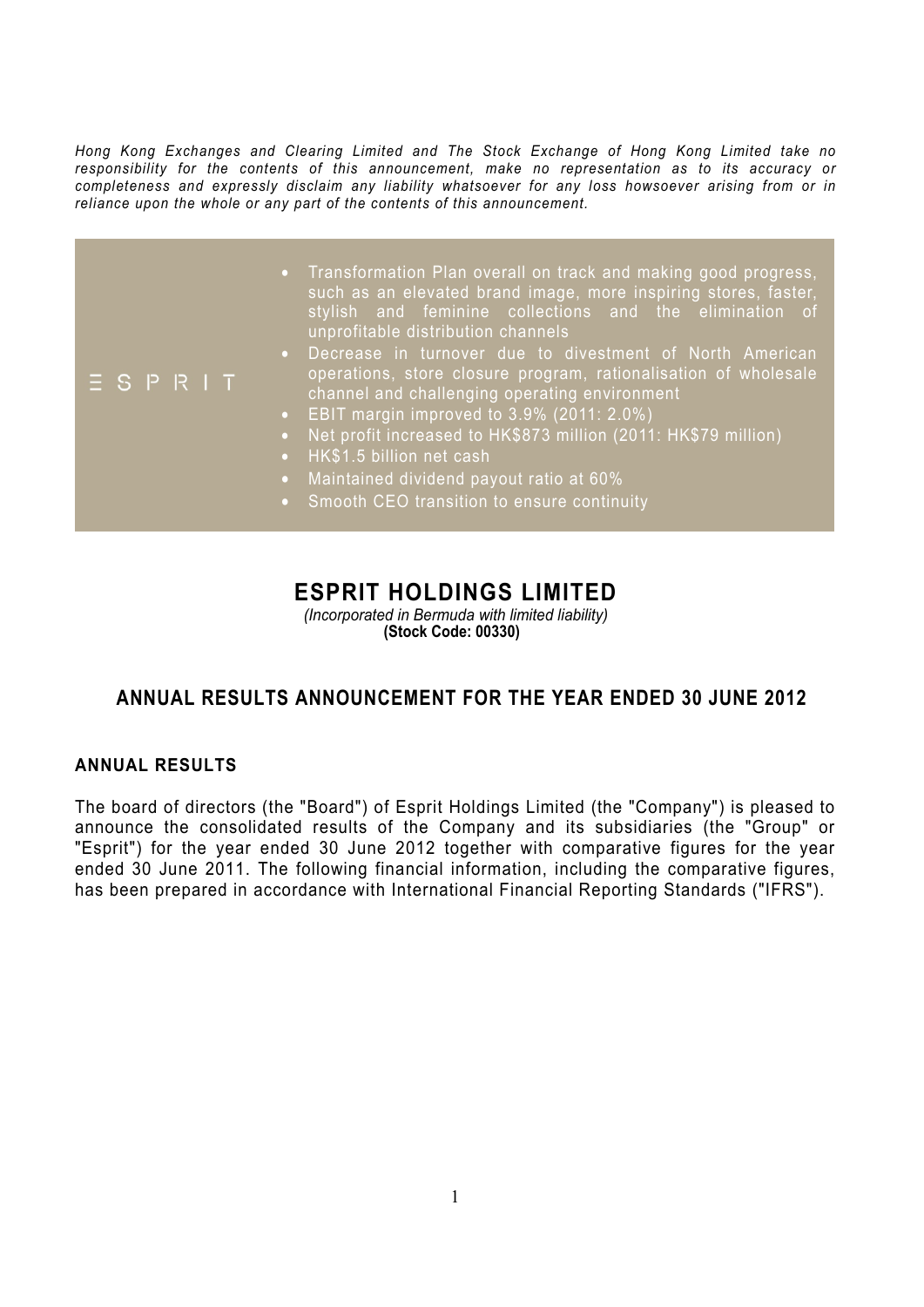# **Consolidated income statement**

| <b>HK\$</b> million<br><b>Notes</b><br>$\overline{2}$<br><b>Turnover</b><br>30,165<br>(14, 959)<br>Cost of goods sold<br>15,206<br><b>Gross profit</b><br>Staff costs<br>(4,807)<br>Occupancy costs<br>(3,806)<br>Logistics expenses<br>(1, 454)<br>Marketing and advertising expenses<br>(1, 577)<br>Depreciation<br>(684)<br>Impairment of property, plant and equipment<br>(64)<br>Write-back of/(additional) provision for store closure<br>10<br>696<br>Other operating costs<br>(2, 339)<br>3<br><b>Operating profit</b><br>1,171<br>Interest income<br>28<br>4<br>Finance costs<br>(37)<br>1,162<br><b>Profit before taxation</b><br>Taxation<br>5<br>(289)<br>Profit attributable to shareholders of the Company<br>873<br>$\overline{7}$<br>Earnings per share<br><b>HK\$0.68</b><br>- Basic |           | For the year ended 30 June<br>2012 | 2011                                                                                        |
|-------------------------------------------------------------------------------------------------------------------------------------------------------------------------------------------------------------------------------------------------------------------------------------------------------------------------------------------------------------------------------------------------------------------------------------------------------------------------------------------------------------------------------------------------------------------------------------------------------------------------------------------------------------------------------------------------------------------------------------------------------------------------------------------------------|-----------|------------------------------------|---------------------------------------------------------------------------------------------|
|                                                                                                                                                                                                                                                                                                                                                                                                                                                                                                                                                                                                                                                                                                                                                                                                       |           |                                    | HK\$ million                                                                                |
|                                                                                                                                                                                                                                                                                                                                                                                                                                                                                                                                                                                                                                                                                                                                                                                                       |           |                                    | 33,767<br>(15, 569)                                                                         |
|                                                                                                                                                                                                                                                                                                                                                                                                                                                                                                                                                                                                                                                                                                                                                                                                       |           |                                    | 18,198<br>(4,933)<br>(4, 407)<br>(1, 466)<br>(984)<br>(830)<br>(780)<br>(1,656)<br>(2, 450) |
|                                                                                                                                                                                                                                                                                                                                                                                                                                                                                                                                                                                                                                                                                                                                                                                                       |           |                                    | 692<br>45<br>(27)                                                                           |
|                                                                                                                                                                                                                                                                                                                                                                                                                                                                                                                                                                                                                                                                                                                                                                                                       |           |                                    | 710<br>(631)                                                                                |
|                                                                                                                                                                                                                                                                                                                                                                                                                                                                                                                                                                                                                                                                                                                                                                                                       |           |                                    | 79                                                                                          |
|                                                                                                                                                                                                                                                                                                                                                                                                                                                                                                                                                                                                                                                                                                                                                                                                       |           |                                    |                                                                                             |
|                                                                                                                                                                                                                                                                                                                                                                                                                                                                                                                                                                                                                                                                                                                                                                                                       |           |                                    | HK\$0.06                                                                                    |
|                                                                                                                                                                                                                                                                                                                                                                                                                                                                                                                                                                                                                                                                                                                                                                                                       | - Diluted | HK\$0.68                           | HK\$0.06                                                                                    |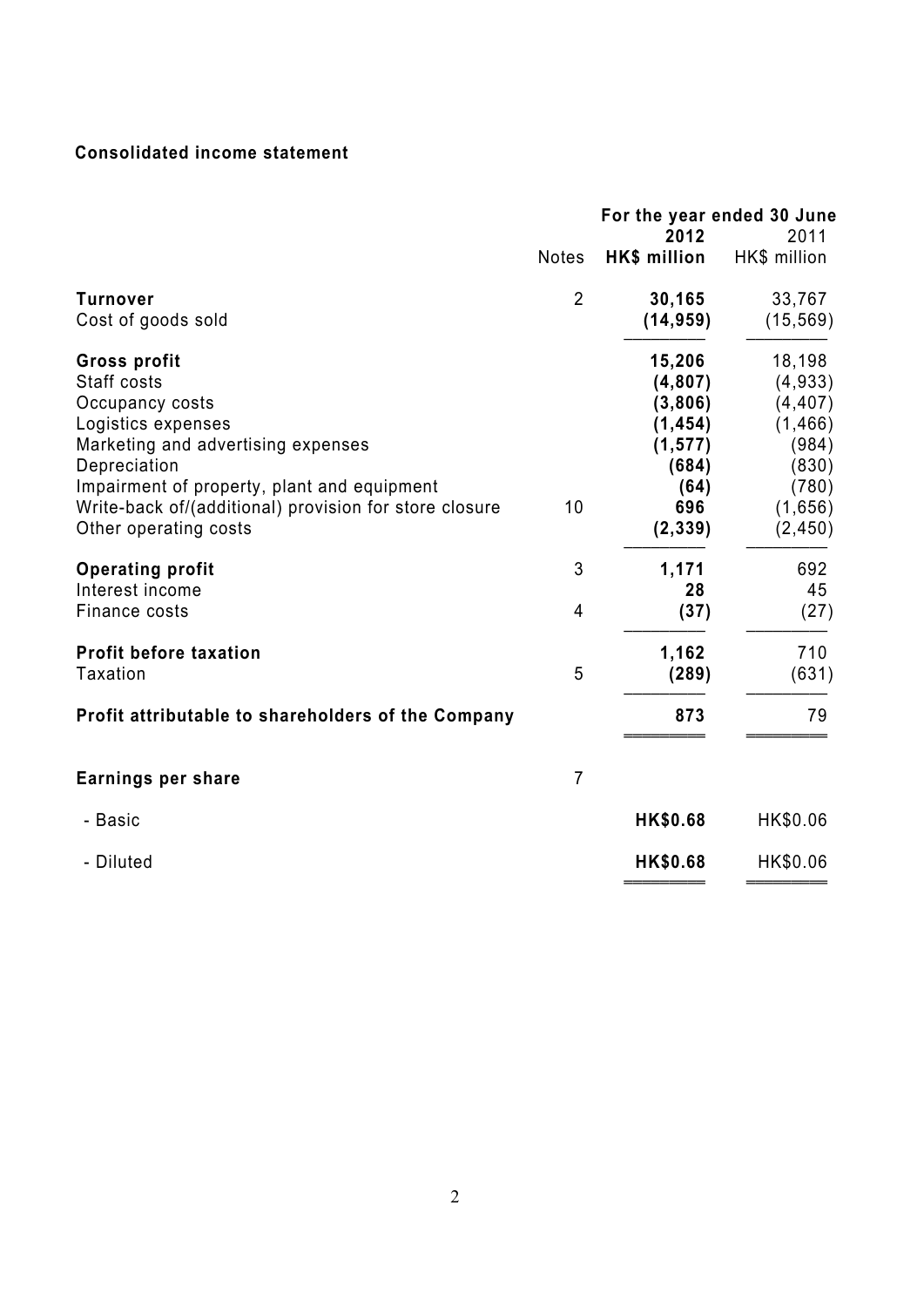# **Consolidated statement of comprehensive income**

|                                                                                                 | For the year ended 30 June<br>2012<br>HK\$ million | 2011<br>HK\$ million |
|-------------------------------------------------------------------------------------------------|----------------------------------------------------|----------------------|
| Profit attributable to shareholders of the Company                                              | 873                                                | 79.                  |
| Other comprehensive income<br>Fair value gain/(loss) on cash flow hedge<br>Exchange translation | 223<br>(1, 462)                                    | $(139)$<br>2,103     |
| Total comprehensive (loss)/income for the year<br>attributable to shareholders of the Company   | (366)                                              | 2,043                |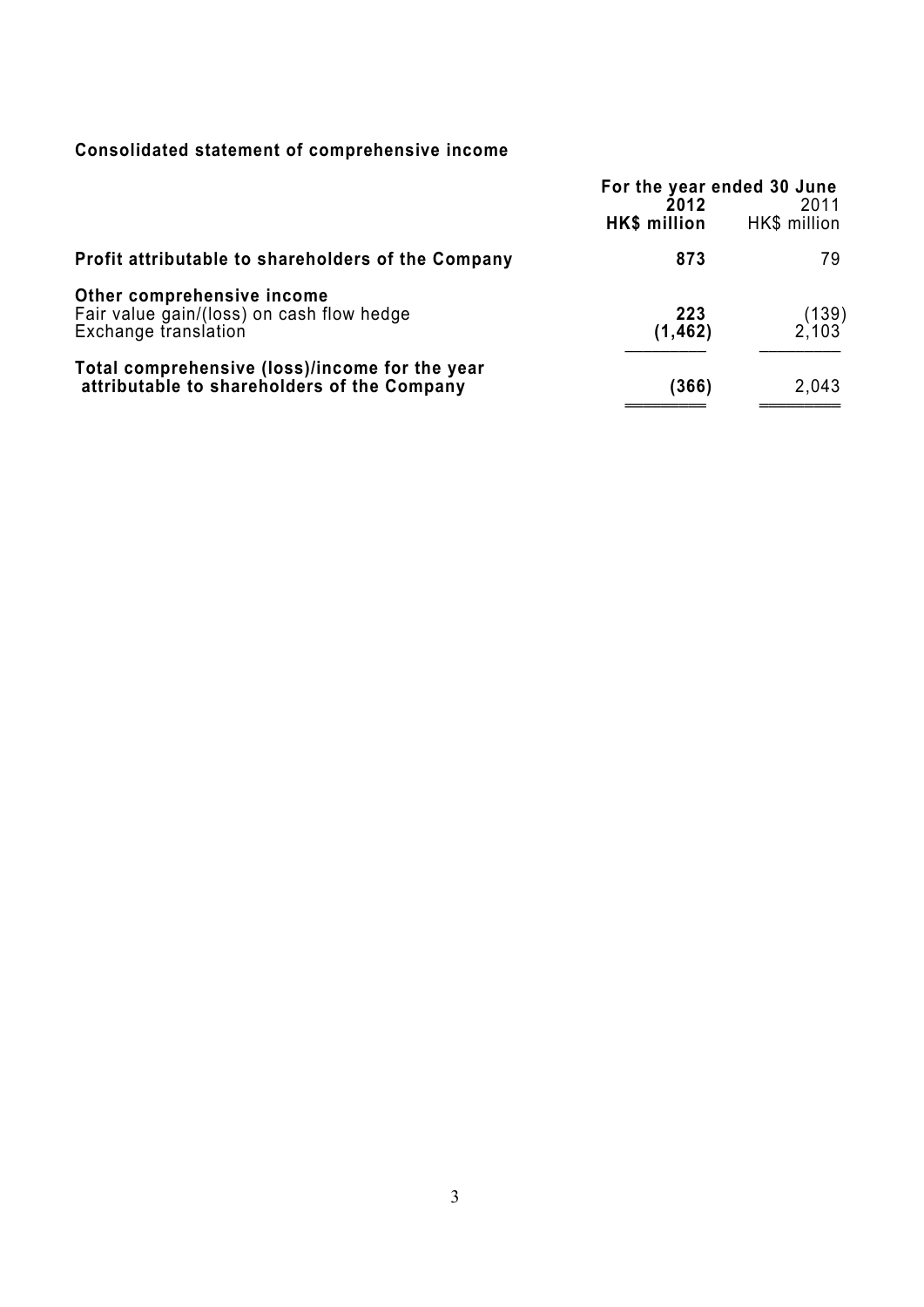# **Consolidated balance sheet**

|                                                                                                                                                                                           | As at 30 June |                                         |                                         |
|-------------------------------------------------------------------------------------------------------------------------------------------------------------------------------------------|---------------|-----------------------------------------|-----------------------------------------|
|                                                                                                                                                                                           | <b>Notes</b>  | 2012<br>HK\$ million                    | 2011<br>HK\$ million                    |
| <b>Non-current assets</b><br>Intangible assets<br>Property, plant and equipment<br>Investment properties<br>Other investments<br>Debtors, deposits and prepayments<br>Deferred tax assets |               | 7,613<br>4,489<br>13<br>7<br>402<br>549 | 7,672<br>4,415<br>13<br>8<br>502<br>808 |
|                                                                                                                                                                                           |               | 13,073                                  | 13,418                                  |
| <b>Current assets</b><br>Inventories<br>Debtors, deposits and prepayments<br>Tax receivable<br>Cash and cash equivalents                                                                  | 8             | 3,593<br>3,455<br>388<br>3,171          | 4,218<br>3,586<br>1,018<br>4,794        |
|                                                                                                                                                                                           |               | 10,607                                  | 13,616                                  |
| <b>Current liabilities</b><br>Creditors and accrued charges<br>Provision for store closure<br><b>Taxation</b><br><b>Bank loans</b>                                                        | 9<br>10<br>11 | 4,263<br>446<br>908<br>642              | 4,723<br>1,992<br>1,156<br>520          |
|                                                                                                                                                                                           |               | 6,259                                   | 8,391                                   |
| <b>Net current assets</b>                                                                                                                                                                 |               | 4,348                                   | 5,225                                   |
| Total assets less current liabilities                                                                                                                                                     |               | 17,421                                  | 18,643                                  |
| <b>Equity</b><br>Share capital<br>Reserves                                                                                                                                                |               | 129<br>15,477                           | 129<br>16,104                           |
| <b>Total equity</b>                                                                                                                                                                       |               | 15,606                                  | 16,233                                  |
| <b>Non-current liabilities</b><br><b>Bank loans</b><br>Deferred tax liabilities                                                                                                           | 11            | 1,040<br>775                            | 1,560<br>850                            |
|                                                                                                                                                                                           |               | 1,815                                   | 2,410                                   |
|                                                                                                                                                                                           |               | 17,421                                  | 18,643                                  |

═════════════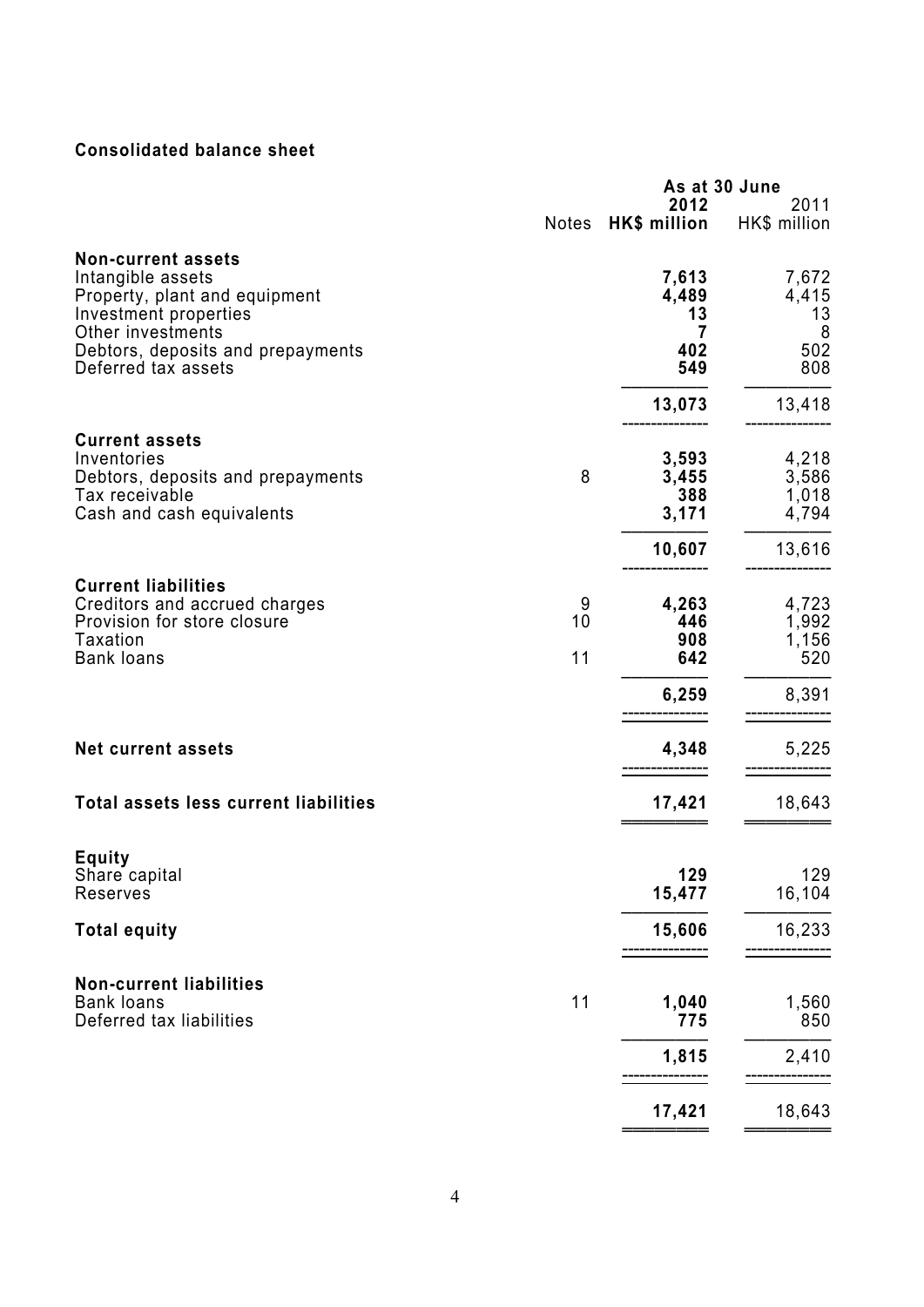#### **Notes to the consolidated financial statements**

#### **1. Basis of preparation**

These consolidated financial statements of the Group have been prepared in accordance with IFRS.

In the current year, the Group has adopted the following International Accounting Standards ("IAS"), IFRS and International Financial Reporting Interpretations Committee ("IFRIC") interpretations which do not have any significant impact on the Group's consolidated financial statements.

| IAS 24 (Revised)     | <b>Related Party Disclosures</b>                                         |
|----------------------|--------------------------------------------------------------------------|
| IFRS 1 (Amendment)   | Severe Hyperinflation and Removal of Fixed Dates for First-time Adopters |
| IFRS 7 (Amendment)   | Disclosures – Transfers of Financial Assets                              |
| IFRIC 14 (Amendment) | Prepayment of a Minimum Funding Requirement                              |
| IFRSs (Amendments)   | Improvements to IFRSs 2010                                               |

The Group did not early adopt the following IAS, IFRS and IFRIC interpretation that have been issued up to the date of approval of these consolidated financial statements.

|                              |                                                                                                                                | Effective for<br>accounting periods<br>beginning on or after |
|------------------------------|--------------------------------------------------------------------------------------------------------------------------------|--------------------------------------------------------------|
| IAS 1 (Amendment)            | Presentation of Financial Statements - Amendments to<br>Revise the Way Other Comprehensive Income is<br>Presented              | 1 July 2012                                                  |
| IAS 12 (Amendment)           | Deferred Tax: Recovery of Underlying Assets                                                                                    | 1 January 2012                                               |
| IAS 19 (Revised)             | Employee Benefits - Amended Standard Resulting from the<br>Post-Employment Benefits and Termination Benefits<br>Projects       | 1 January 2013                                               |
| IAS 27 (Revised)             | Consolidated and Separate Financial Statements - Reissued<br>as IAS 27 Separate Financial Statements                           | 1 January 2013                                               |
| IAS 28 (Revised)             | Investments in Associates - Reissued as IAS 28<br>Investments in Associates and Joint Ventures                                 | 1 January 2013                                               |
| IAS 32 (Amendment)           | Offsetting Financial Assets and Financial Liabilities                                                                          | 1 January 2014                                               |
| IFRS 1 (Amendment)           | Government Loans                                                                                                               | 1 January 2013                                               |
| IFRS 7 (Amendment)           | Disclosures - Offsetting Financial Assets and Financial<br>Liabilities                                                         | 1 January 2013                                               |
| IFRS 9 and 7<br>(Amendments) | Mandatory Effective Date of IFRS 9 and Transition<br><b>Disclosures</b>                                                        | 1 January 2015                                               |
| IFRS 9                       | <b>Financial Instruments</b>                                                                                                   | 1 January 2015                                               |
| IFRS 10                      | <b>Consolidated Financial Statements</b>                                                                                       | 1 January 2013                                               |
| IFRS 11                      | Joint Arrangements                                                                                                             | 1 January 2013                                               |
| IFRS 12                      | Disclosure of Interests in Other Entities                                                                                      | 1 January 2013                                               |
| IFRS 13                      | Fair Value Measurement                                                                                                         | 1 January 2013                                               |
| IFRS10,11,12<br>(Amendments) | Consolidated Financial Statements, Joint Arrangements and<br>Disclosure of Interests in Other Entities: Transition<br>Guidance | 1 January 2013                                               |
| IFRIC 20                     | Stripping Costs in the Production Phase of a Surface Mine                                                                      | 1 January 2013                                               |
| IFRSs (Amendments)           | Annual Improvements to IFRSs 2009-2011 Cycle                                                                                   | 1 January 2013                                               |

The Group will apply these new and revised standards, interpretations and amendments in the period of initial application. The Group is currently assessing the impact of the adoption of the above new and revised standards, interpretations and amendments and is not yet in a position to state whether they would have a significant impact on the Group's results of operations and financial position.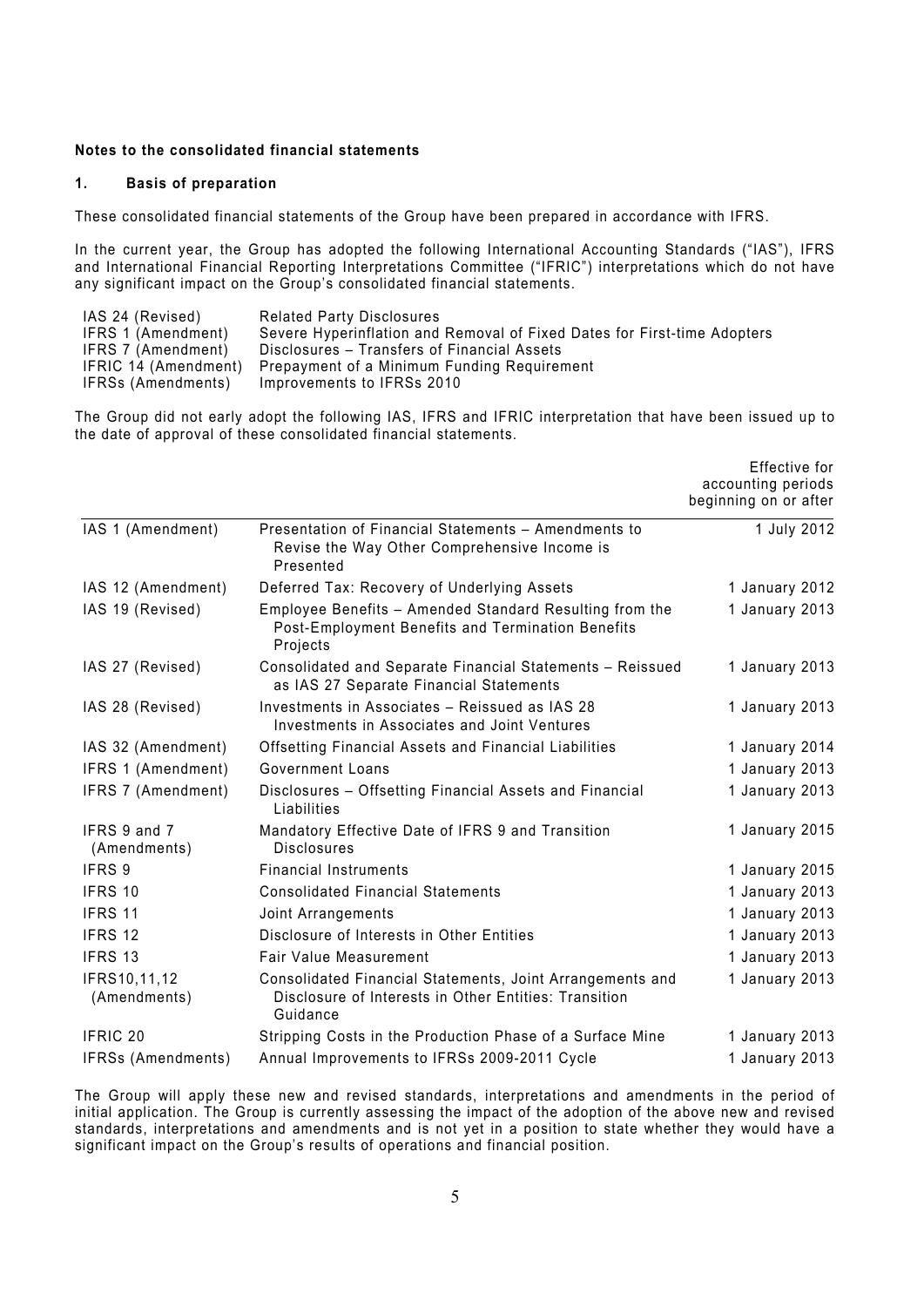#### **2. Turnover and segment information**

The Group is principally engaged in wholesale and retail distribution and licensing of quality fashion and lifestyle products designed under its own internationally-known Esprit brand name.

|                            | 2012<br>HK\$ million | 2011<br>HK\$ million |
|----------------------------|----------------------|----------------------|
| Revenue                    |                      |                      |
| Wholesale                  | 12,116               | 14,475               |
| Retail                     | 17,806               | 19,059               |
| Licensing and other income | 243                  | 233                  |
|                            | 30,165               | 33,767               |
|                            |                      |                      |

The chief operating decision maker has been identified as the executive directors ("Executive Directors") of the Group.

Management has determined the operating segments based on the reports reviewed by the Executive Directors that are used to assess performance and allocate resources.

The Executive Directors consider the business from an operations nature perspective, including wholesale and retail distribution and licensing of quality fashion and lifestyle products designed under its own internationally-known Esprit brand name.

Inter-segment transactions are entered into under the normal commercial terms and conditions that would also be available to unrelated third parties.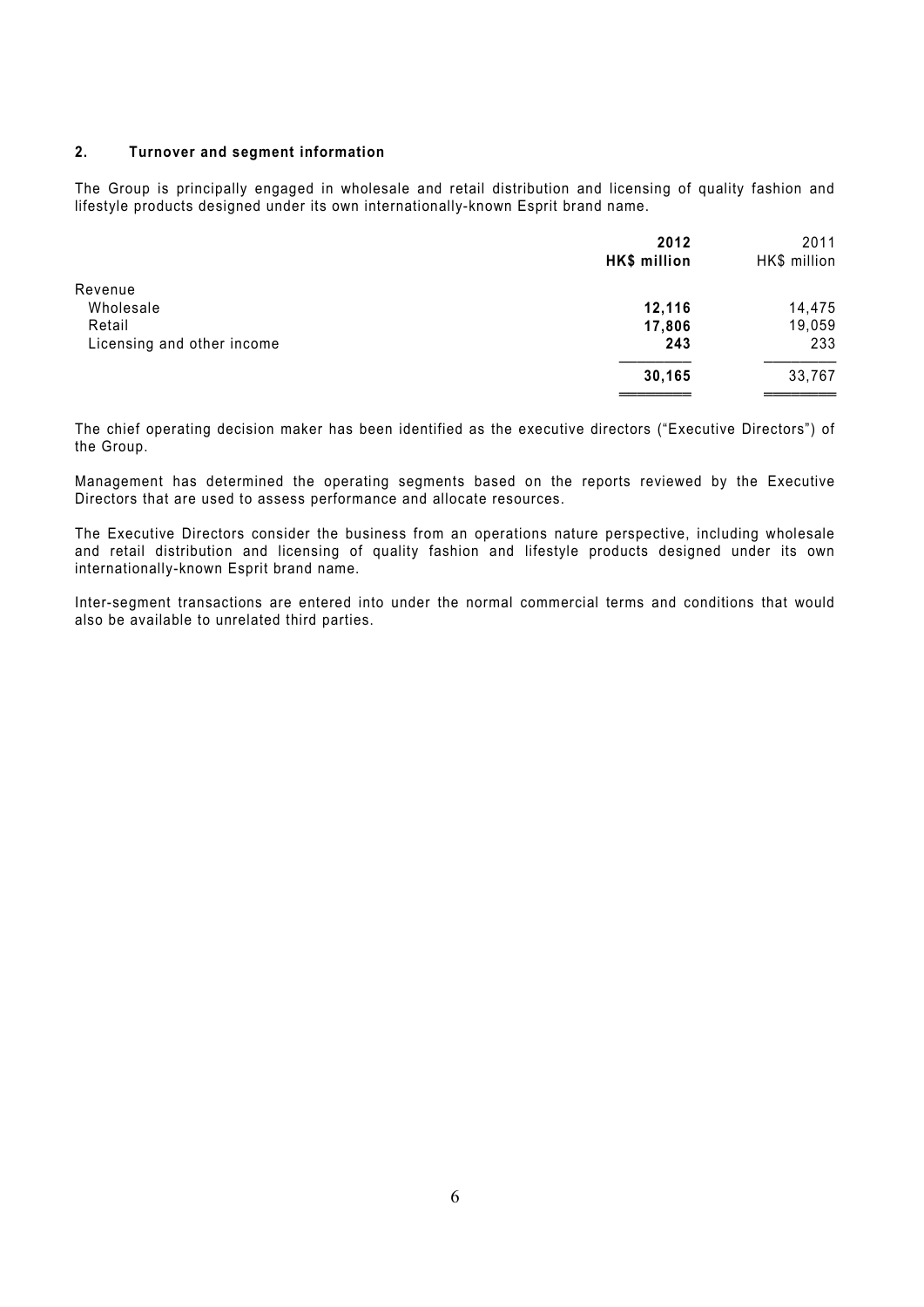# **2. Turnover and segment information (continued)**

|                                                                                        | Wholesale                 | Retail                 | For the year ended 30 June 2012<br>Licensing | Corporate<br>services,<br>sourcing<br>and others | Group                 |
|----------------------------------------------------------------------------------------|---------------------------|------------------------|----------------------------------------------|--------------------------------------------------|-----------------------|
|                                                                                        | <b>HK\$ million</b>       | HK\$ million           | HK\$ million                                 | HK\$ million                                     | HK\$ million          |
| Total revenue<br>Inter-segment revenue                                                 | 12,116                    | 17,806                 | 203                                          | 25,631<br>(25, 591)                              | 55,756<br>(25, 591)   |
| Revenue from external customers                                                        | 12,116                    | 17,806                 | 203                                          | 40                                               | 30,165                |
| Segment results                                                                        | 2,142                     | 1,157                  | 146                                          | (2, 274)                                         | 1,171                 |
| Interest income<br>Finance costs                                                       |                           |                        |                                              |                                                  | 28<br>(37)            |
| Profit before taxation                                                                 |                           |                        |                                              |                                                  | 1,162                 |
| Capital expenditure<br>Depreciation                                                    | 47<br>47                  | 829<br>511             |                                              | 544<br>126                                       | 1,420<br>684          |
| Impairment of property, plant and<br>equipment                                         |                           | 64                     |                                              |                                                  | 64                    |
| (Write-back of)/additional provision<br>for store closure                              | 7                         | (792)                  |                                              | 89                                               | (696)                 |
|                                                                                        |                           |                        | For the year ended 30 June 2011              | Corporate<br>services,<br>sourcing               |                       |
|                                                                                        | Wholesale<br>HK\$ million | Retail<br>HK\$ million | Licensing<br>HK\$ million                    | and others<br>HK\$ million                       | Group<br>HK\$ million |
| Total revenue<br>Inter-segment revenue                                                 | 14,475                    | 19,059                 | 185                                          | 28,151<br>(28, 103)                              | 61,870<br>(28, 103)   |
| Revenue from external customers                                                        | 14,475                    | 19,059                 | 185                                          | 48                                               | 33,767                |
| Segment results                                                                        | 3,319                     | (1,037)                | 145                                          | (1,735)                                          | 692                   |
| Interest income<br>Finance costs                                                       |                           |                        |                                              |                                                  | 45<br>(27)            |
| Profit before taxation                                                                 |                           |                        |                                              |                                                  | 710                   |
| Capital expenditure                                                                    | 47                        | 593                    |                                              | 796                                              | 1,436                 |
| Depreciation                                                                           | 57                        | 646                    | 5                                            | 122                                              | 830                   |
| Impairment of property, plant and<br>equipment<br>(Write-back of)/additional provision | 9                         | 752                    |                                              | 19                                               | 780                   |
| for store closure                                                                      |                           | 1,656                  |                                              |                                                  | 1,656                 |

════════ ════════ ════════ ════════ ════════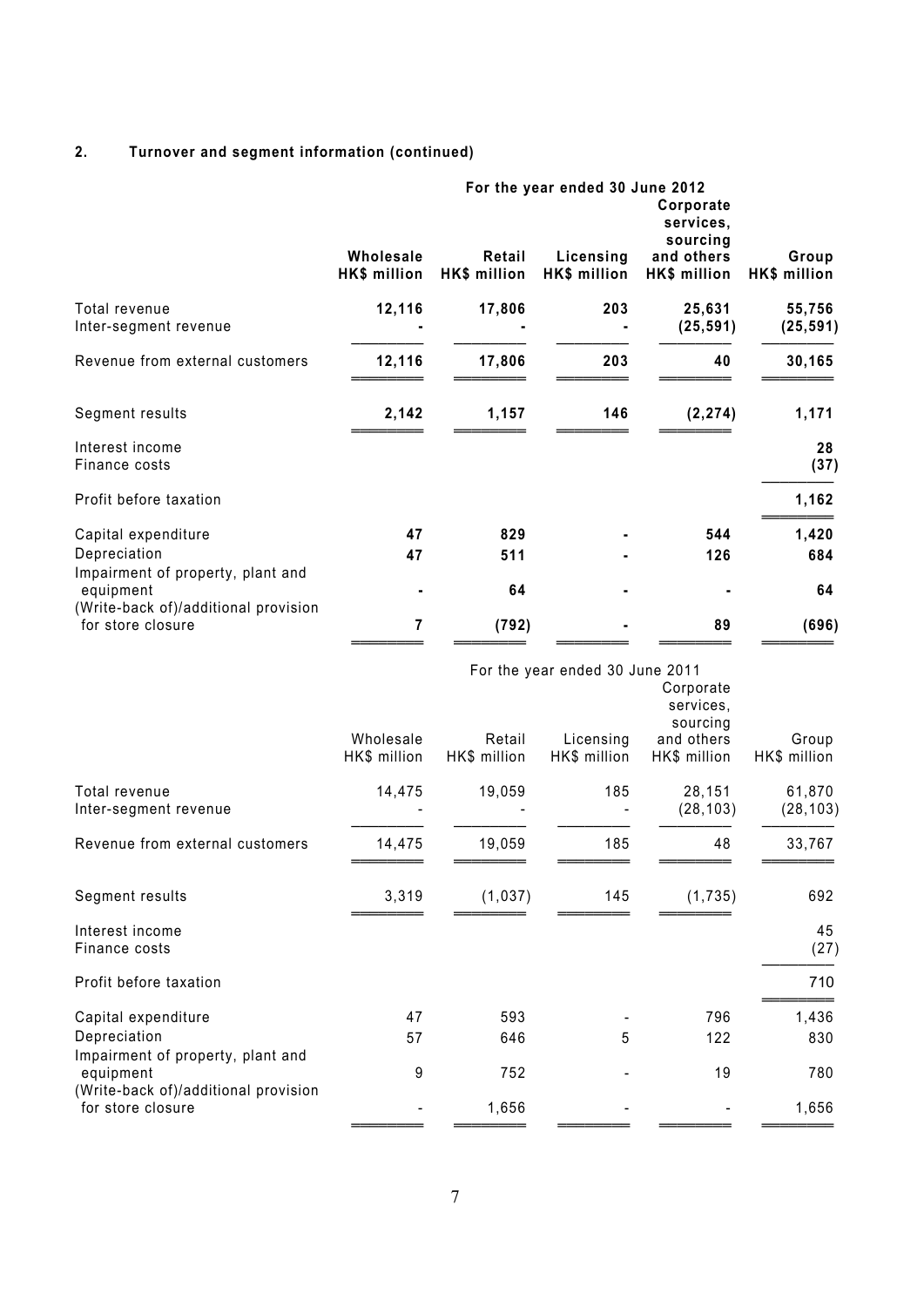### **2. Turnover and segment information (continued)**

Turnover from external customers is attributed to the following countries based on the location in which the sales originated:

|                           | 2012<br>HK\$ million | 2011<br>HK\$ million |
|---------------------------|----------------------|----------------------|
| Europe                    |                      |                      |
| Germany (Note 1)          | 12,998               | 14,280               |
| Benelux                   | 3,867                | 4,613                |
| France                    | 1,942                | 2,503                |
| Austria                   | 1,260                | 1,394                |
| Scandinavia               | 1,389                | 1,530                |
| Switzerland               | 1,333                | 1,478                |
| <b>United Kingdom</b>     | 346                  | 357                  |
| Ireland                   | 29                   | 30                   |
| Italy                     | 201                  | 211                  |
| Spain                     | 307                  | 301                  |
| Portugal                  | 12                   | 13                   |
| Others                    | 21                   | 15                   |
|                           | 23,705               | 26,725               |
| Asia Pacific              |                      |                      |
| Hong Kong                 | 548                  | 586                  |
| Macau (Note 2)            | 583                  | 562                  |
| Taiwan                    | 279                  | 296                  |
| Singapore                 | 441                  | 446                  |
| Malaysia                  | 267                  | 246                  |
| China                     | 2,587                | 2,675                |
| Australia and New Zealand | 827                  | 997                  |
|                           | 5,532                | 5,808                |
| North America             |                      |                      |
| Canada                    | 391                  | 587                  |
| <b>United States</b>      | 537                  | 647                  |
|                           | 928                  | 1,234                |
|                           | 30,165               | 33,767               |
|                           |                      |                      |

Note 1: Germany sales include wholesale sales to other European countries mainly Russia, Poland, Czech Republic, Slovenia and Greece

Note 2: Macau sales include wholesale sales to other countries mainly Columbia, Chile, and Thailand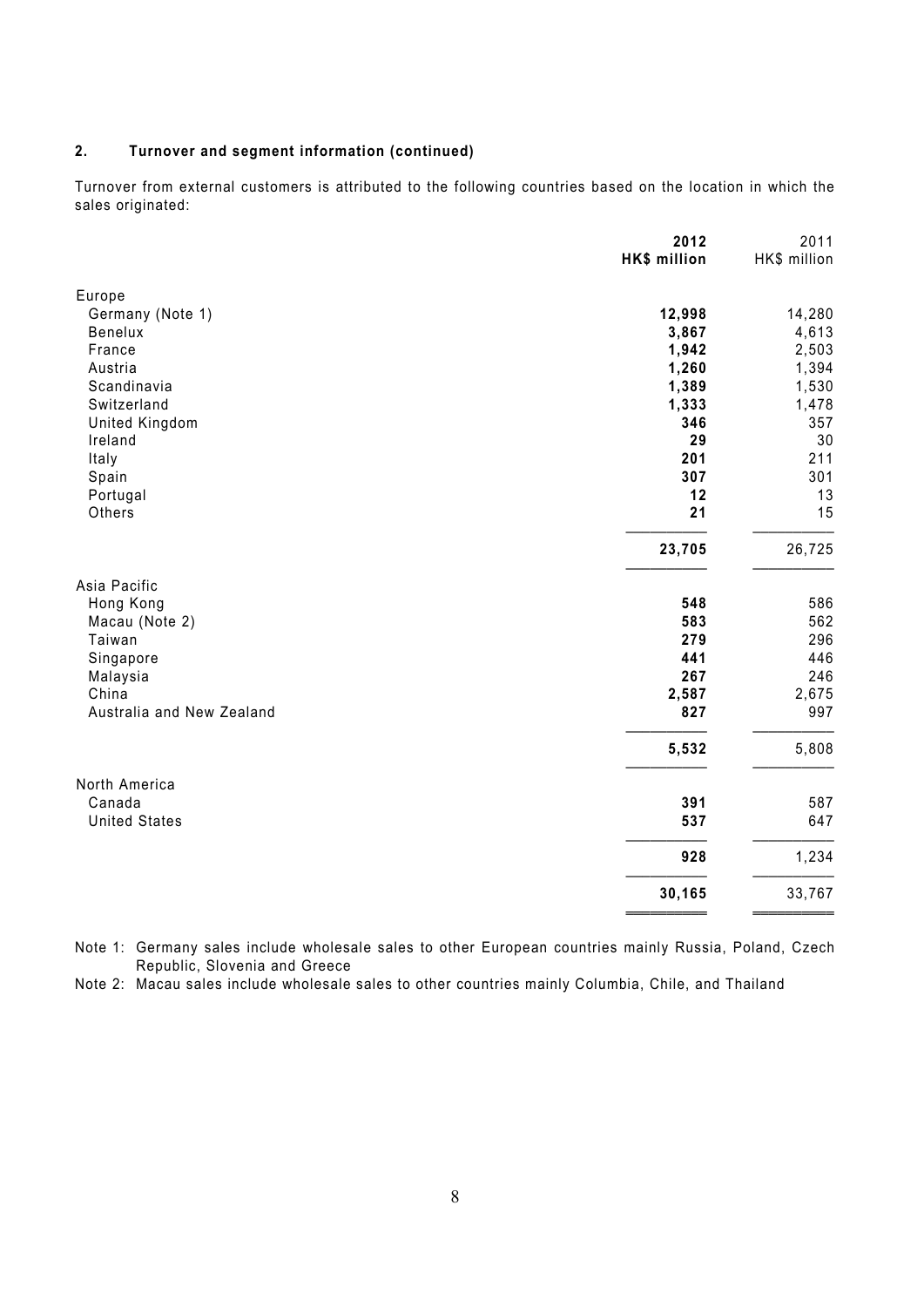#### **3. Operating profit**

|                                                                                               | 2012<br>HK\$ million | 2011<br>HK\$ million |
|-----------------------------------------------------------------------------------------------|----------------------|----------------------|
| Operating profit is arrived at after charging and (crediting) the following:                  |                      |                      |
| Auditor's remuneration                                                                        | 16                   | 16                   |
| Depreciation                                                                                  | 684                  | 830                  |
| Amortisation of customer relationships                                                        | 59                   | 59                   |
| Impairment of property, plant and equipment (Note)                                            |                      |                      |
| - Store closure                                                                               |                      | 741                  |
| - Others                                                                                      | 64                   | 39                   |
| Provision for store closure (Note)                                                            |                      |                      |
| - Additional provisions                                                                       |                      | 1,688                |
| - Unused amounts reversed                                                                     | (696)                | (32)                 |
| Loss on disposal of property, plant and equipment                                             | 25                   | 37                   |
| Occupancy costs                                                                               |                      |                      |
| - Operating lease charge (including variable rental of HK\$419 million                        |                      |                      |
| (2011: HK\$439 million))                                                                      | 2,840                | 3,412                |
| - Other occupancy costs                                                                       | 966                  | 995                  |
| Cash flow hedges:                                                                             |                      |                      |
| - transferred from equity to exchange (gains)/losses on forward foreign<br>exchange contracts | (94)                 | 1                    |
| - ineffective portion recognised in exchange losses/(gains) on forward                        |                      |                      |
| foreign exchange contracts not qualifying for hedge accounting                                | $\overline{7}$       | (22)                 |
| Fair value hedges:                                                                            |                      |                      |
| - exchange loss on forward foreign exchange contracts                                         |                      | 19                   |
| - exchange gain on hedged items                                                               |                      | (68)                 |
| Other net exchange (gains)/losses                                                             | (66)                 | 6                    |
| Net charge/(write-back) of provision for obsolete inventories                                 | 72                   | (27)                 |
| Provision for impairment of trade debtors, net                                                | 186                  | 153                  |
|                                                                                               |                      |                      |

Note: The provision for store closure was made in connection with the divestment of operations in North America and the store closure programs for Europe and Asia Pacific announced in the prior fiscal years. The plan to divest the retail operation in North America was completed and all retail stores in North America were closed as at 30 June 2012.

During the year ended 30 June 2012, the Group recognised a net write-back of provision of **HK\$696 million**, mainly arising from write-back of provision relating to the successful divestment of operations in North America, net of related costs.

During the year ended 30 June 2011, the Group recognised an impairment of property, plant and equipment of HK\$741 million, of which HK\$324 million related to the divestment of operations in North America, and a provision for store closure/divestment of HK\$1,688 million, of which HK\$944 million related to the divestment of operations in North America.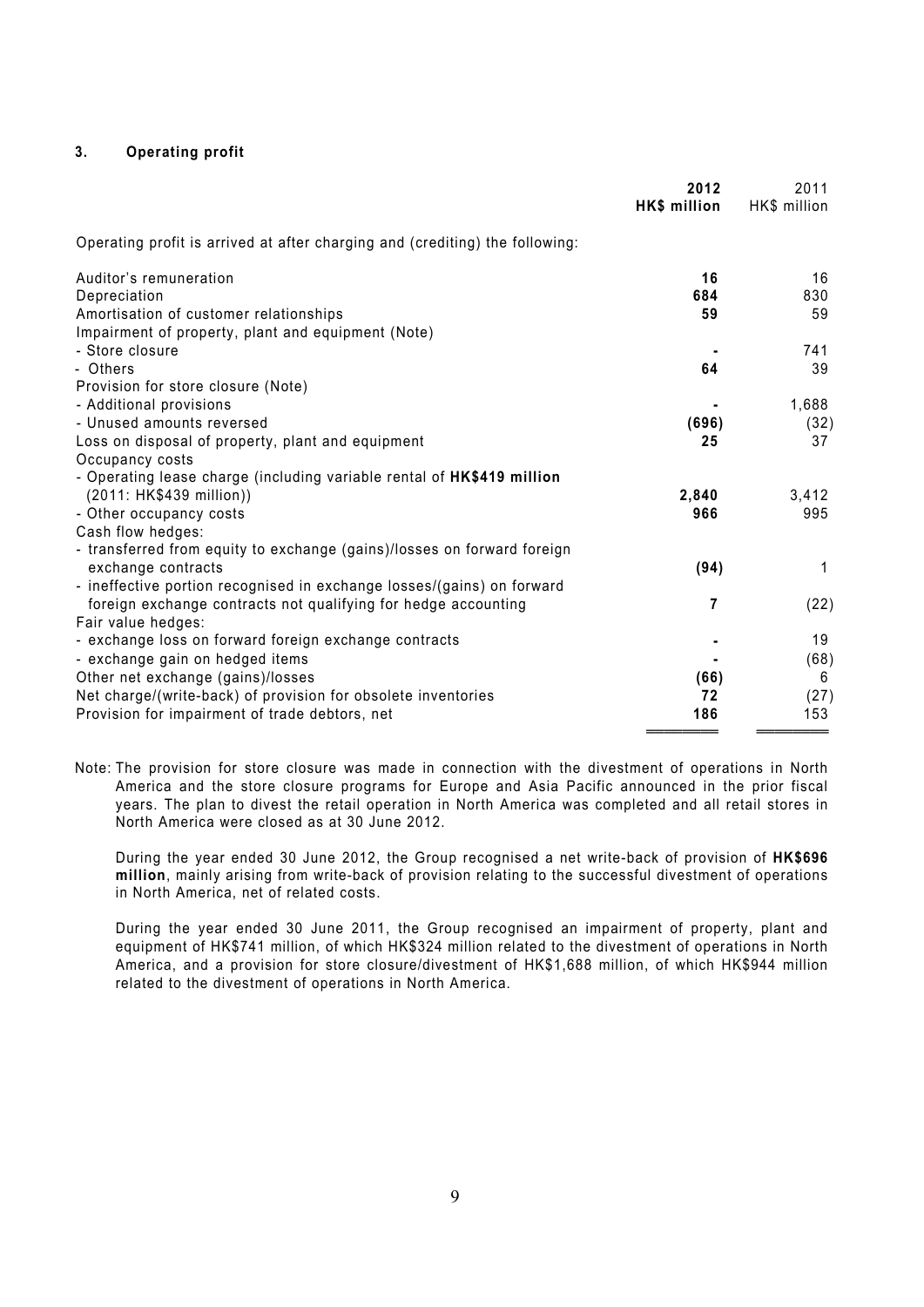#### **4. Finance costs**

|                                                                                                                             | 2012<br>HK\$ million | 2011<br>HK\$ million |
|-----------------------------------------------------------------------------------------------------------------------------|----------------------|----------------------|
| Interest on bank loans wholly repayable within five years<br>Imputed interest on financial assets and financial liabilities | 25<br>12             | 21<br>6              |
|                                                                                                                             | 37                   | 27                   |
| 5.<br><b>Taxation</b>                                                                                                       |                      |                      |
|                                                                                                                             | 2012<br>HK\$ million | 2011<br>HK\$ million |
| <b>Current tax</b>                                                                                                          |                      |                      |
| Hong Kong profits tax<br>Provision for current year<br>Underprovision for prior years                                       | 1<br>$\overline{7}$  | 1<br>$\overline{2}$  |
| Overseas taxation<br>Provision for current year<br>Overprovision for prior years                                            | 229<br>(67)          | 874<br>(52)          |
|                                                                                                                             | 170                  | 825                  |
| Deferred tax                                                                                                                |                      |                      |
| Current year net charge/(credit)<br>Effect of changes in tax rates                                                          | 118                  | (192)<br>(2)         |
| Taxation                                                                                                                    | 289                  | 631                  |

Hong Kong profits tax is calculated at **16.5%** (2011: 16.5%) on the estimated assessable profit for the year, net of tax losses carried forward, if applicable.

Overseas (outside of Hong Kong) taxation has been calculated on the estimated assessable profit for the year at the rates of taxation prevailing in the countries in which the Group companies operate, net of tax losses carried forward, if applicable.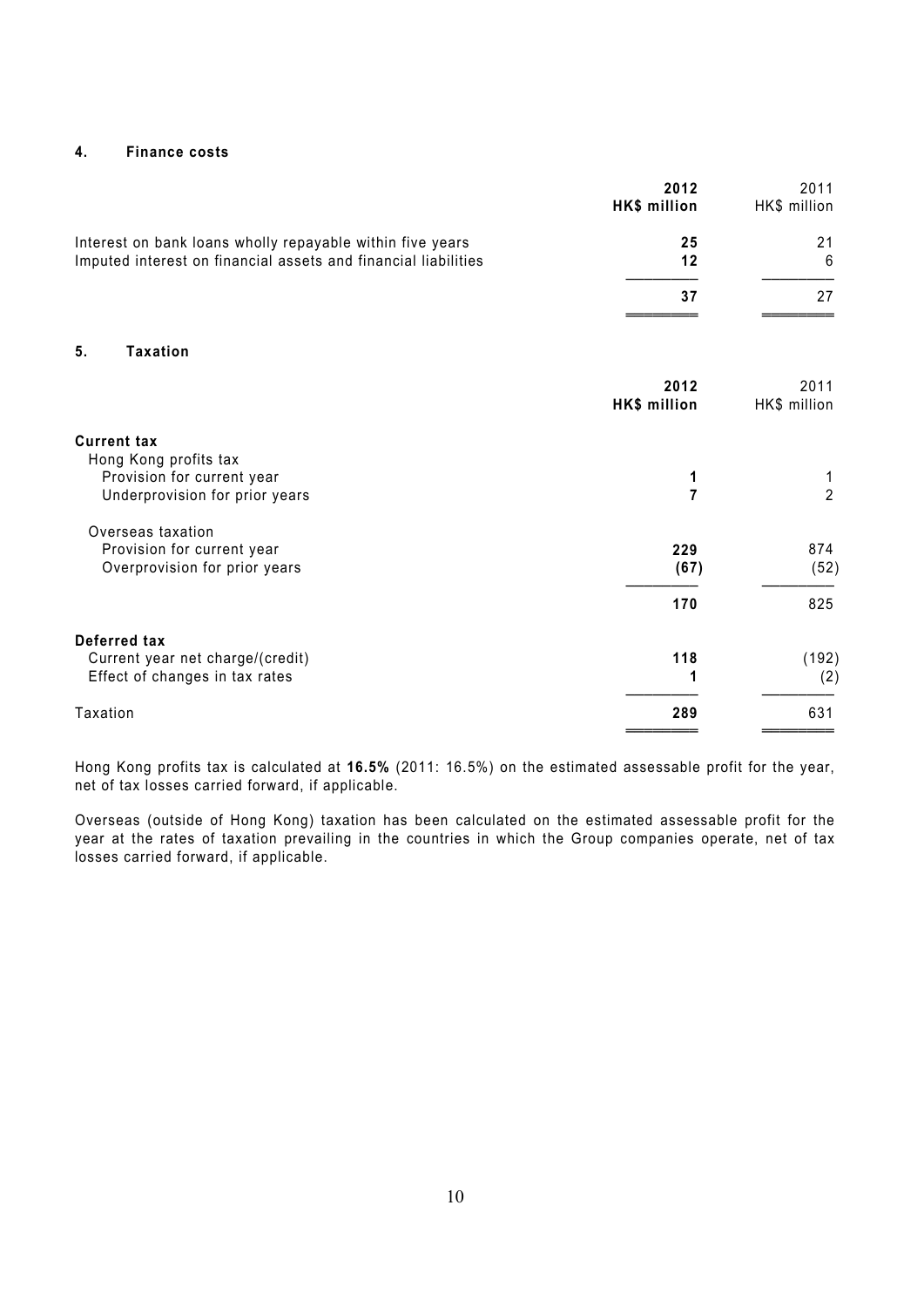#### **6. Dividends**

|                                                              | 2012<br>HK\$ million | 2011<br>HK\$ million |
|--------------------------------------------------------------|----------------------|----------------------|
| Paid interim dividend of HK\$0.26 (2011: HK\$1.00) per share | $336*$               | 1.289                |
| Proposed final dividend of HK\$0.15 (2011: Nil) per share    | 194                  | ٠                    |
|                                                              | 530                  | 1.289                |

The amount of the 2012 proposed final dividend is based on **1,290,976,114 shares** in issue as at **26 September 2012**. The proposed final dividend for 2012 will not be reflected as dividend payable in the balance sheet until it is approved at the forthcoming annual general meeting by the shareholders of the Company. The Board of Directors has recommended to provide the shareholders with an option to receive the final dividend in form of new fully paid shares in lieu of cash.

\* The actual interim dividend paid in cash for the year ended 30 June 2012 was HK\$326 million. Part of the interim dividend for the year ended 30 June 2012 amounting to HK\$10 million was paid in form of new fully paid shares out of the retained profits during the year. For the purpose of calculating the number of scrip shares allotted in respect of the interim dividend, the market value of the scrip shares is HK\$18.22, which is the average closing price of the Company's share as quoted on The Stock Exchange of Hong Kong Limited for the five consecutive trading days immediately preceding 6 March 2012.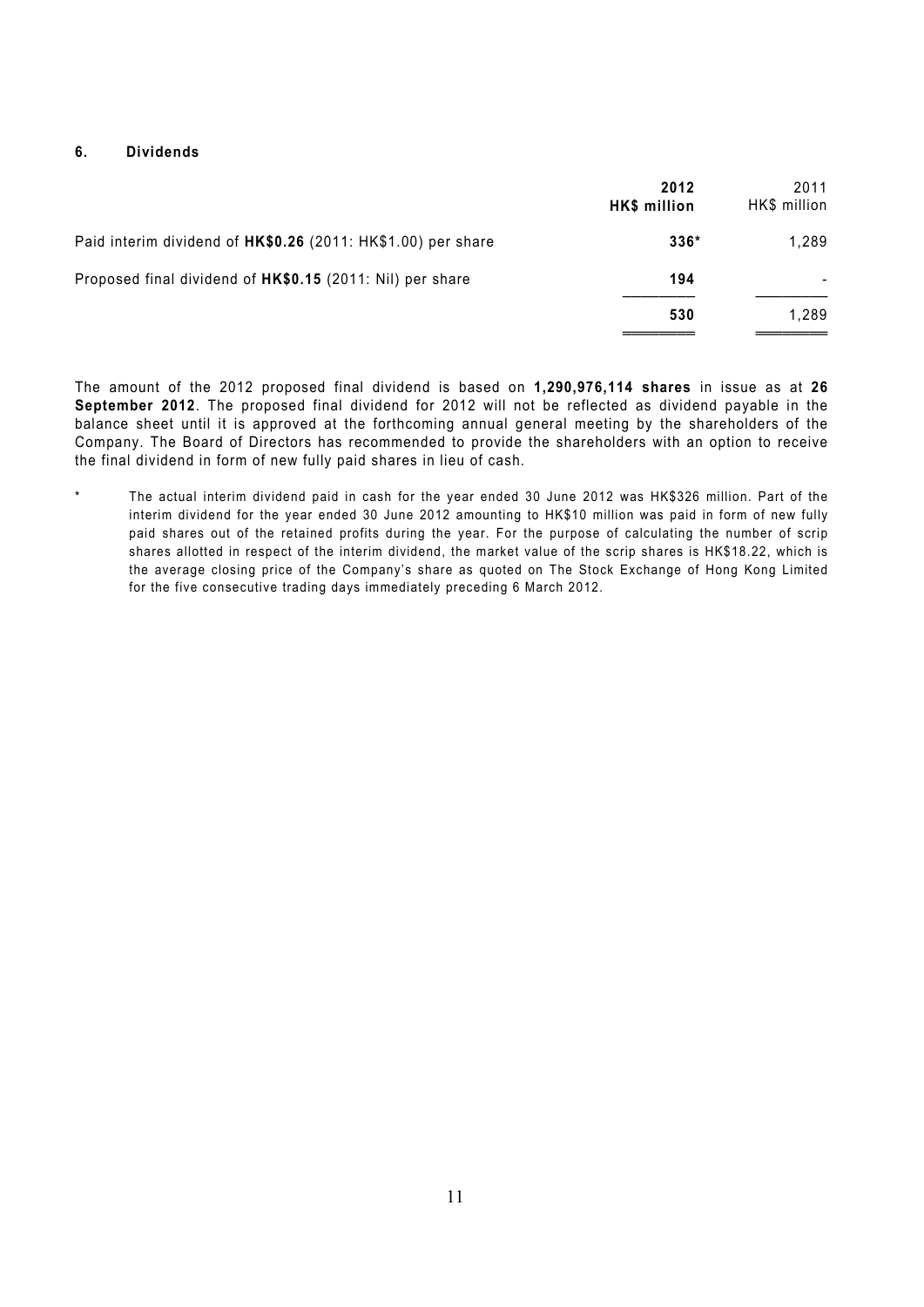#### **7. Earnings per share**

#### **Basic**

Basic earnings per share is calculated by dividing the profit attributable to shareholders of the Company by the weighted average number of ordinary shares in issue during the year.

|                                                               | 2012<br>HK\$ million | 2011<br>HK\$ million |
|---------------------------------------------------------------|----------------------|----------------------|
| Profit attributable to shareholders of the Company            | 873                  | 79                   |
| Weighted average number of ordinary shares in issue (million) | 1,291                | 1.289                |
| Basic earnings per share (HK dollars per share)               | 0.68                 | 0.06                 |

#### **Diluted**

Diluted earnings per share is calculated based on the profit attributable to shareholders of the Company, and the weighted average number of shares in issue during the year after adjusting for the weighted average number of ordinary shares outstanding to assume conversion of all dilutive potential ordinary shares granted under the Company's share option scheme. For the share options, a calculation is done to determine the number of shares that could have been acquired at fair value (determined as the average annual market share price of the Company's shares for the year) based on the monetary value of the subscription rights attached to the outstanding share options. The number of shares calculated as above is compared with the number of shares that would have been issued assuming the exercise of the share options.

|                                                                                                          | 2012<br>HK\$ million | 2011<br>HK\$ million |
|----------------------------------------------------------------------------------------------------------|----------------------|----------------------|
| Profit attributable to shareholders of the Company                                                       | 873                  | 79                   |
| Weighted average number of ordinary shares in issue (million)<br>Adjustments for share options (million) | 1.291                | 1,289                |
| Weighted average number of ordinary shares for diluted earnings per<br>share (million)                   | 1.292                | 1.289                |
| Diluted earnings per share (HK dollars per share)                                                        | 0.68                 | 0.06                 |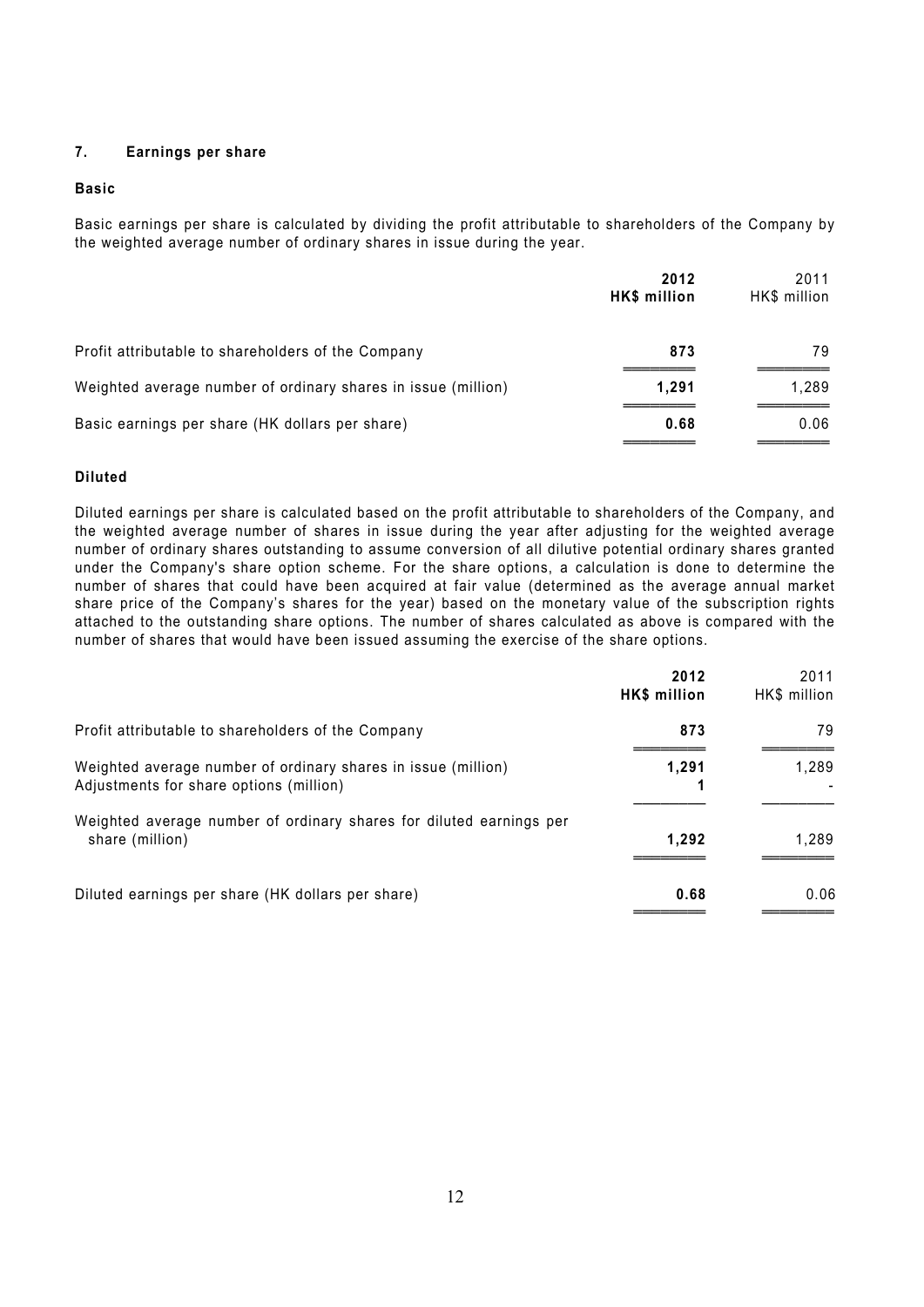#### **8. Debtors, deposits and prepayments**

Debtors, deposits and prepayments include trade debtors. The ageing analysis by due date of trade debtors net of provision for impairment is as follows:

|                                  | 2012<br>HK\$ million | 2011<br>HK\$ million |
|----------------------------------|----------------------|----------------------|
| Current portion                  | 1,750                | 2,290                |
| $1-30$ days                      | 169                  | 269                  |
| 31-60 days                       | 125                  | 130                  |
| 61-90 days                       | 114                  | 68                   |
| Over 90 days                     | 323                  | 344                  |
| Amount past due but not impaired | 731                  | 811                  |
|                                  | 2,481                | 3,101                |
|                                  |                      |                      |

The Group's sales to retail customers are made in cash, bank transfer or by credit card. The Group also grants credit period, which is usually 30 to 60 days to certain wholesale and franchise customers.

#### **9. Creditors and accrued charges**

Creditors and accrued charges include trade creditors. The ageing analysis by due date of trade creditors is as follows:

|              | 2012<br>HK\$ million | 2011<br>HK\$ million |
|--------------|----------------------|----------------------|
| $0-30$ days  | 1,369                | 1,224                |
| $31-60$ days | 27                   | 73                   |
| $61-90$ days | 9                    | 13                   |
| Over 90 days | 29                   | 10                   |
|              | 1,434                | 1,320                |
|              |                      |                      |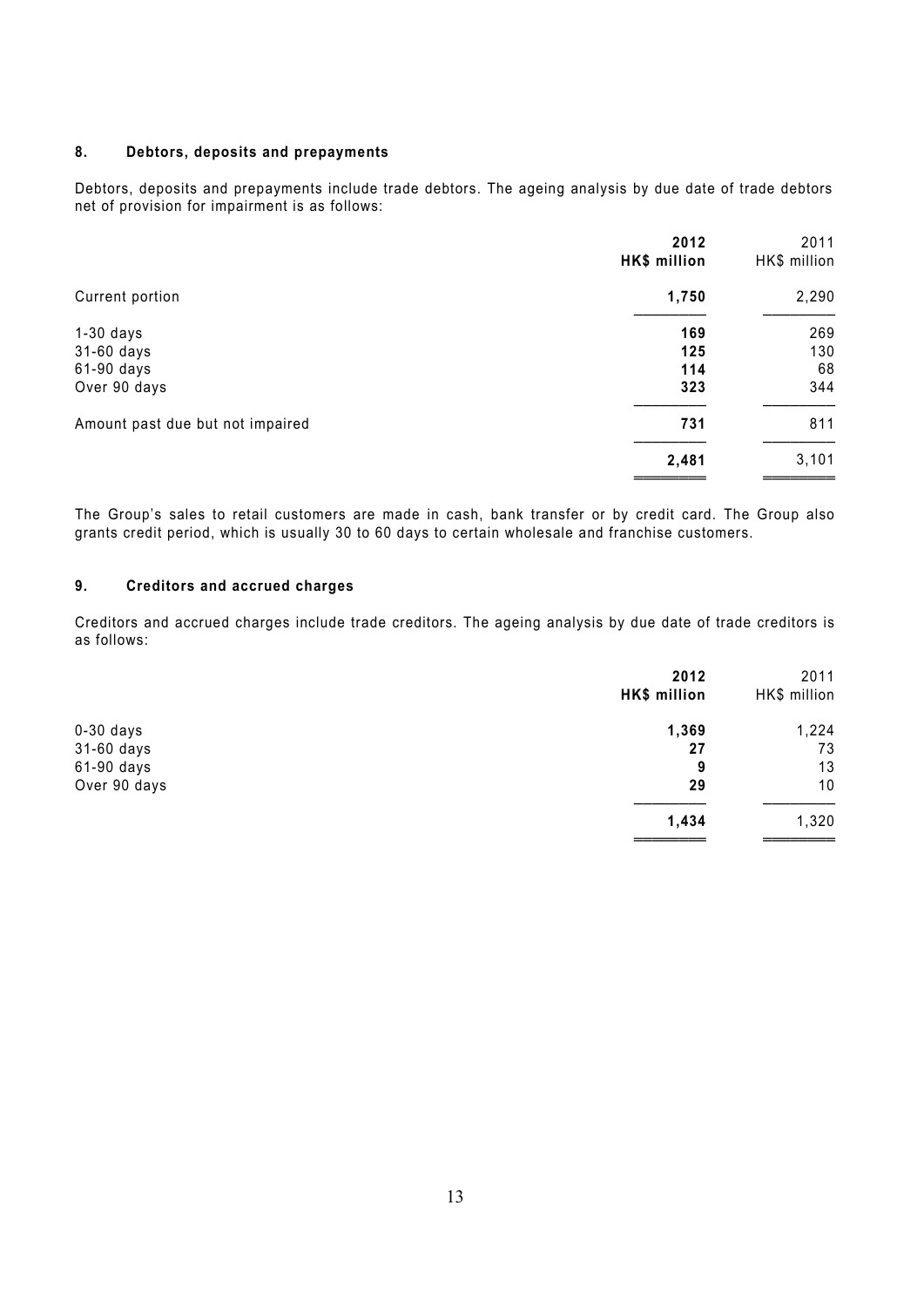#### **10. Provision for store closure**

Movements in provision for store closure are as follows:

|                              | 2012<br>HK\$ million | 2011<br>HK\$ million |
|------------------------------|----------------------|----------------------|
| At 1 July                    | 1,992                | 434                  |
| Additional provisions        |                      | 1,688                |
| Unused amounts reversed      | (696)                | (32)                 |
| Amounts used during the year | (764)                | (122)                |
| Exchange translation         | (86)                 | 24                   |
| At 30 June                   | 446                  | 1,992                |
|                              |                      |                      |

The provision for store closure was made in connection with the divestment of operations in North America and the store closure programs for Europe and Asia Pacific announced in the prior fiscal years. The plan to divest the retail operation in North America was completed and all retail stores in North America were closed as at 30 June 2012.

During the year ended 30 June 2012, the Group recognised a net write-back of provision of **HK\$696 million**, mainly arising from write-back of provision relating to the successful divestment of operations in North America, net of related costs.

The amounts used during the year include compensation paid to landlords and staff, payments of other direct costs attributable to store closure/divestment and occupancy costs under lease contracts recognised during the year.

As at 30 June 2012, the provision expected to be settled within twelve months after the balance sheet date is **HK\$380 million** (2011: HK\$1,819 million) and the provision expected to be settled more than twelve months after the balance sheet date is **HK\$66 million** (2011: HK\$173 million).

#### **11. Bank loans**

At 30 June 2012, the Group's bank loans were payable as follows:

|                                                                     | 2012<br>HK\$ million | 2011<br>HK\$ million |
|---------------------------------------------------------------------|----------------------|----------------------|
| Unsecured short-term bank loans                                     | 122                  |                      |
| Unsecured long-term bank loans repayable within one year            | 520                  | 520                  |
|                                                                     | 642                  | 520                  |
| Unsecured long-term bank loans repayable between one and two years  | 520                  | 520                  |
| Unsecured long-term bank loans repayable between two and five years | 520                  | 1.040                |
|                                                                     | 1,682                | 2,080                |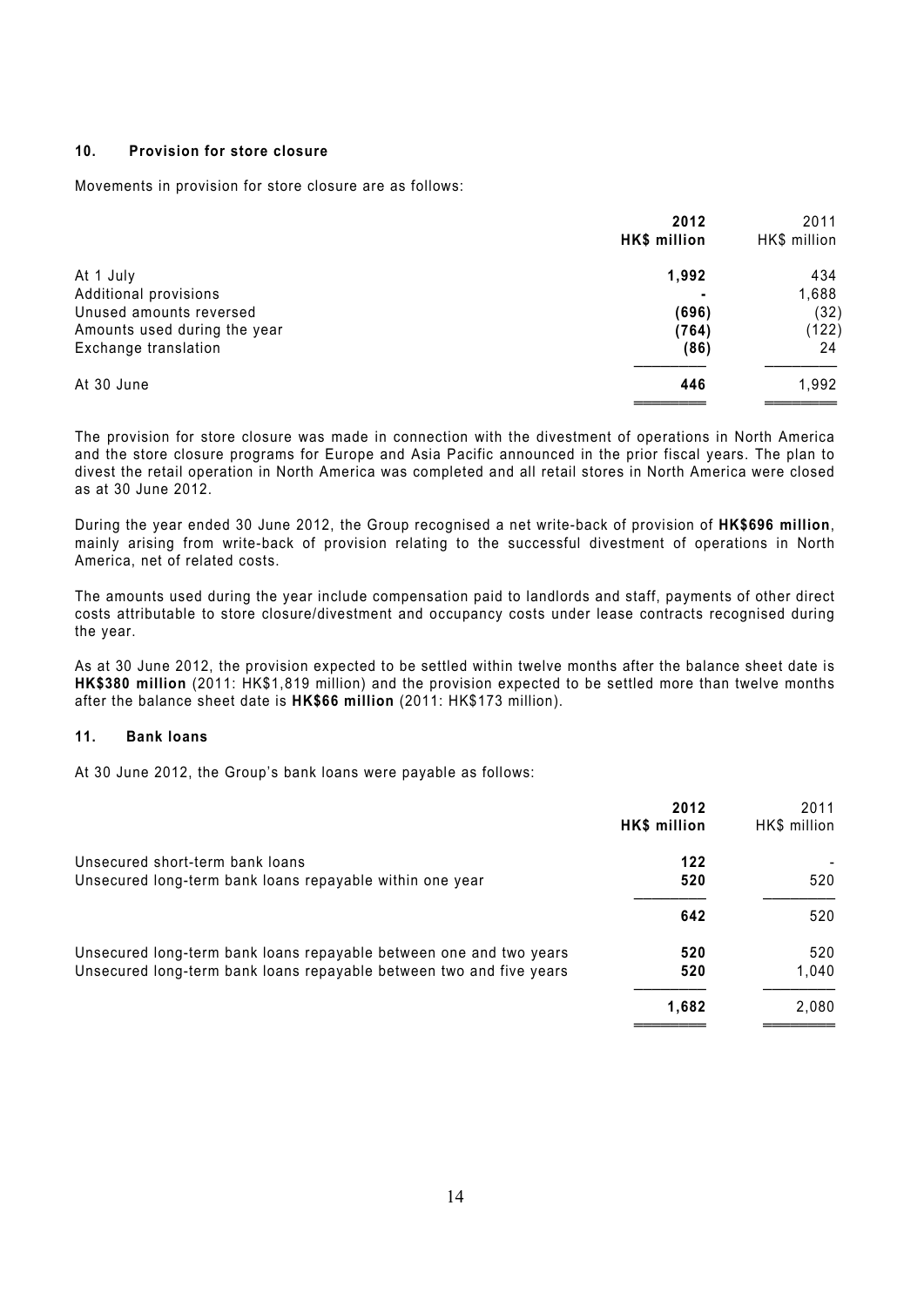### **MANAGEMENT DISCUSSION AND ANALYSIS**

The 2011/2012 financial year ("FY11/12") was a year of fundamental change for Esprit. In September 2011, we launched our four-year Transformation Plan, to re-establish Esprit as a leading, international fashion brand and to restore long-term, sustainable profitability.

Based on a newly defined Esprit brand direction, the Group has committed itself to invest around HK\$18.5 billion over the course of the Transformation Plan to sharpen Esprit's brand profile, to upgrade the shopping experience for our customers and to design more fashionable and valuable collections. We will focus our efforts on our core markets in Europe and China.

In the first year of the launch, the Board and the management team of Esprit have maintained a strong commitment to executing the plan despite the prevailing challenging market conditions. The Group is very pleased to report that good progress has been made and the Transformation Plan is on track in driving the future growth and profitability of our business.

Esprit's business in FY11/12 was impacted by the overall negative market sentiment, especially in Europe where the Group does the majority of its business. It was also impacted by investments made as part of the first year of the Transformation Plan. Also, our turnover was affected by bold decisions as part of the Transformation Plan to close down unprofitable stores, exit the North American market and the on-going rationalisation of our wholesale accounts.

Consequently, Group turnover decreased by 10.5% in local currency to HK\$30,165 million. However, notwithstanding global economic conditions, the Group was able to achieve an operating profit ("EBIT") of HK\$1,171 million, an increase of 69.2% compared to the same period last year. Our EBIT margin also improved to 3.9% from 2.0%.

After having made good progress during the first year, the executive management team continues to be very focused on the execution of the Transformation Plan. It is encouraging to see how the transformation is being realised and how the brand's core competencies and potential have already begun to unfold.

### **A Strong Brand that will be Further Revitalised by the Transformation Plan**

According to a recent survey conducted by Brandmeyer Markenberatung GmbH in March 2012, Esprit was ranked the third favourite brand in Germany of all industries. Our modern, stylish and feminine advertising campaigns featuring supermodel Gisele Bündchen continue to be positively received by our consumers. More importantly it is lifting our brand consideration levels significantly in those markets. This was one of the most important targets for the first year of our Transformation Plan. An increased level of consideration is the first step towards more visitors to our stores, increasing our conversion rates and driving long-term customer loyalty. We also received Germany's prestigious Out of Home PlakaDiva award for Excellence in Advertising in 2012. We are also stepping up the digital brand experience for our customers. We are in the process of creating an integrated digital destination by combining inspiring brand content, a high-performance online shop, and an appealing customer club under one portal.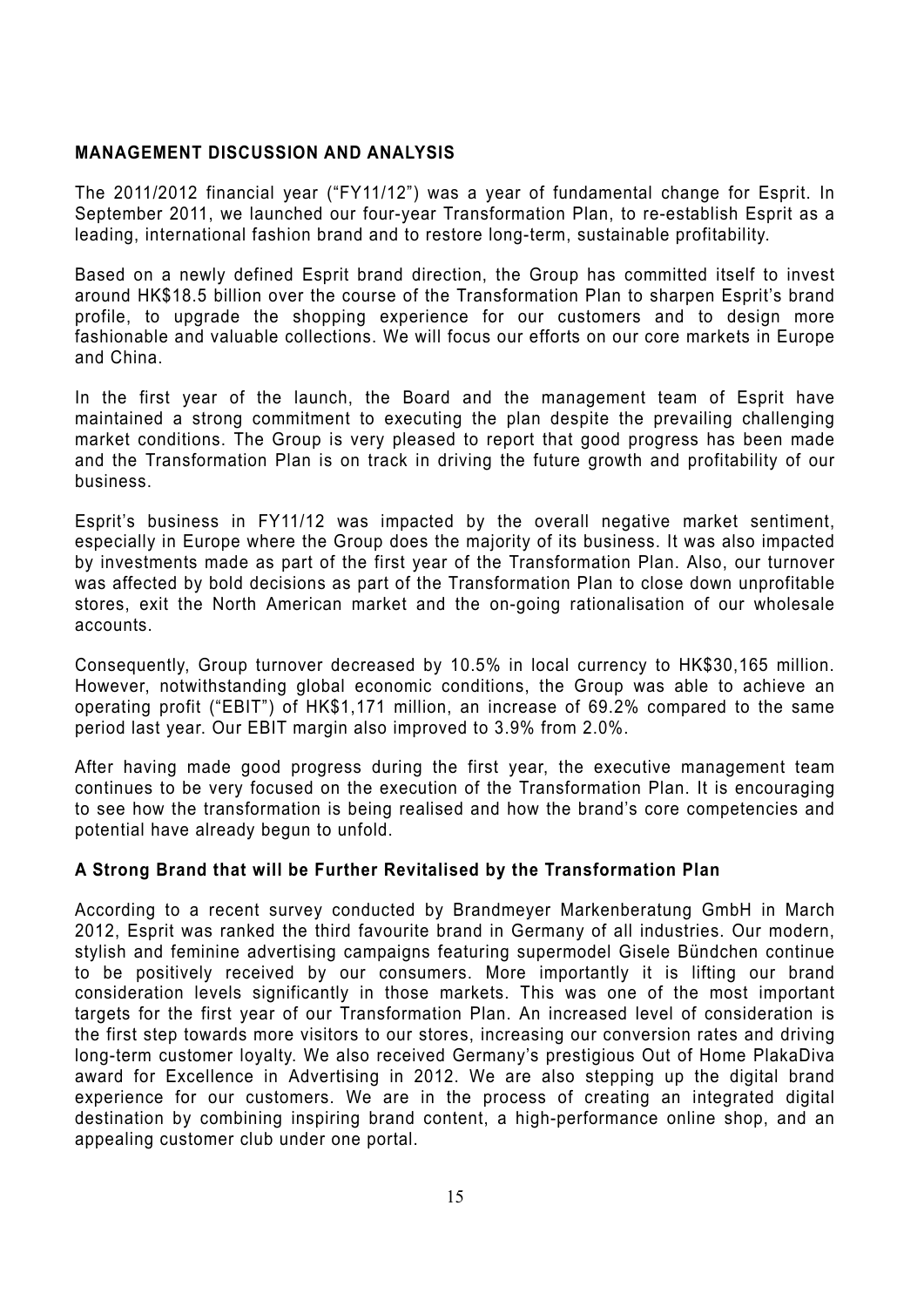### **Enhanced Store Experiences**

As part of transforming and revitalising the Esprit brand, we are placing particular emphasis on our consumers' in-store shopping experience. This includes refurbishing our stores worldwide with improved layouts, and new visual concepts, particularly in regards to windows and entrance areas.

It is our daily mission to inspire our customers, and as such we are creating a new and exciting shopping experience through the implementation of multiple store formats. We launched 3 unique Lighthouse store concepts in FY11/12, in Cologne, Antwerp and Düsseldorf, which reflect the modern spirit of Esprit based on our Californian heritage. We have received very positive feedback and high levels of satisfaction from our consumers following the opening of the new stores.

The success of the Lighthouse stores will form the basis for upgrading our retail and wholesale store networks which will be refurbished worldwide as part of the Transformation Plan to improve consumers' in-store shopping experience. We have been able to transfer elements to the development of our icon, standard and retreat stores. Icon stores are individually designed and are reserved for our best locations in large, high-profile cities, while standard stores have been renovated according to our latest refurbishment concept, and aim to provide a cosy and inspiring atmosphere. Retreat stores are stores that will not be refurbished in the immediate future but are made more appealing to customers by upgrading visual merchandising and the overall shopping experience.

In line with the Transformation Plan, 12 premium icon stores were created and an additional 34 stores were fully refurbished. Feedback on these new stores has been very positive – our customers have praised the way the stores have revitalised the overall image of the Esprit brand.

### **Creating Fashionable Collections with a Distinctive and Consistent Esprit-handwriting**

Under the direction of Melody Harris-Jensbach, Esprit's new Chief Product and Design Officer, our product offering has embodied a more aligned creative direction and we have a pipeline of new, fashionable collections that are ready to go to market.

As part of the Transformation Plan to increase both the fashion level and speed to market, the newly established Trend Division developed its first collection within 12 weeks, from sketch to stores. The first collections for July 2012 from our new Trend Division were delivered to selected retail stores in Europe while our first "China for China" range was launched throughout our stores in Asia. Market response to these new feminine and fashionable collections has thus far been excellent.

Our newly established Denim Division will now encompass our cross divisional denim expertise, and introduced its first collections in August 2012. The initial sell-in results reflect a very positive trend.

Our sourcing and supply chain strategy continues to deliver good results. After the opening of new sourcing offices in Bangladesh and Northern China, an additional office was opened in Indonesia in May 2012. In order to drive sourcing synergies across our product divisions,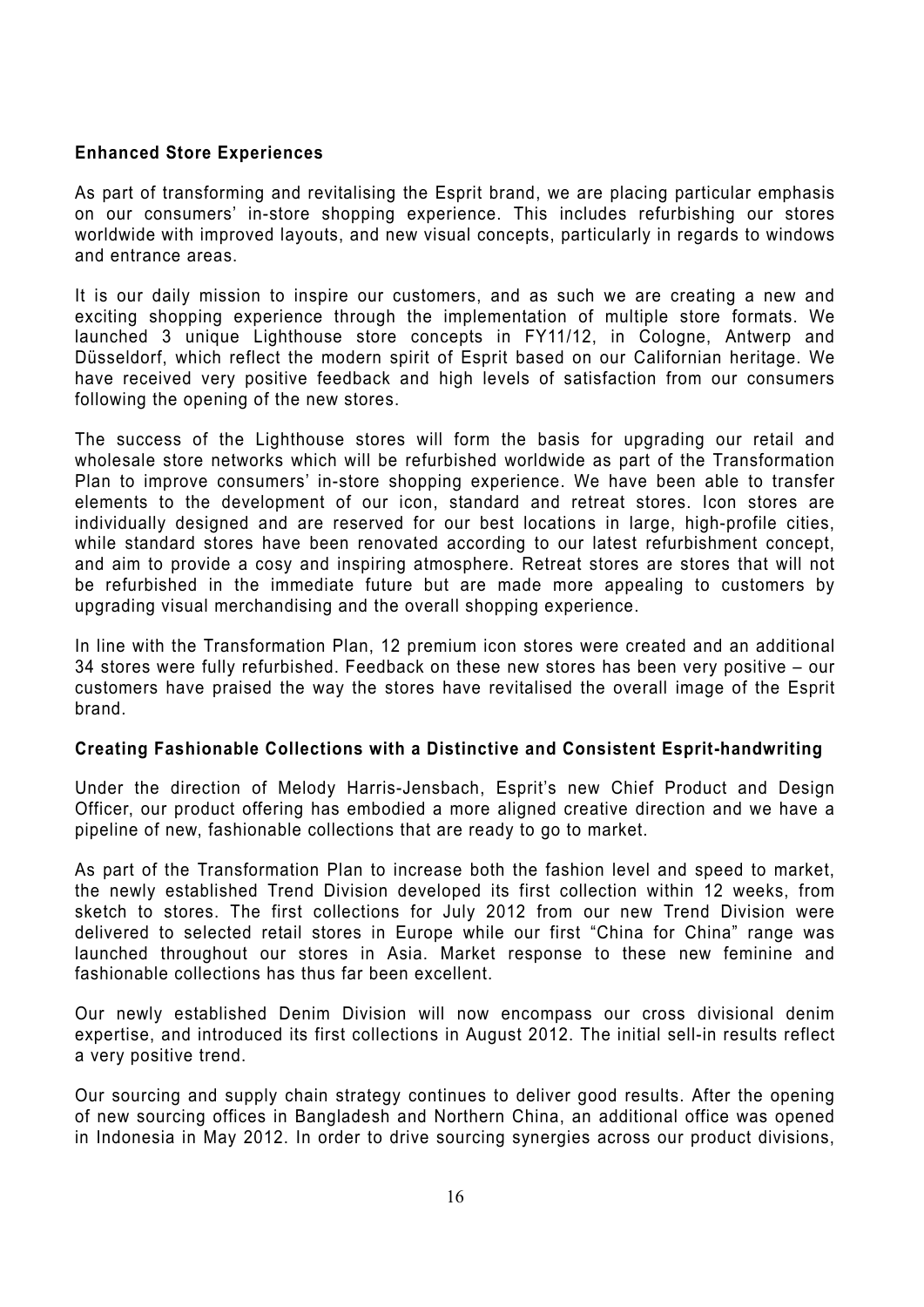all sourcing functions were grouped into one central buying organisation starting in second half of the financial year.

### **Stronger Relationships with selected Wholesale Partners**

We continue to offer strategic growth and refurbishment support to our wholesale partners and have achieved a promising initial set of results. We have reached agreements with over 400 of our targeted "Ambassador" accounts in Europe and have refurbished 43,000 m² controlled wholesale space in FY11/12. Also, in order to better present the new Esprit to our wholesale partners, selected showrooms will be refurbished to be in line with the new Esprit concept.

Our selected partners have recently improved their order intake and we have received very supportive feedback from them. We also regularly update our wholesale partners about key developments and the progress of the Transformation Plan.

### **Bold Decisions Taken to Eliminate Unprofitable Businesses and Operations**

As part of the Transformation Plan, we decided to divest our loss-making North American operations. All directly managed Esprit retail stores in North America were successfully closed. The closing-down was achieved well within the set time frame and provisions, resulting in a positive effect, net of operational losses, of HK\$468 million. We also made good progress with the store closure program outside North America. 80% of stores under the store closure program outside North America have been closed or are in the process of closing.

Next to the store closures, the on-going rationalisation of unprofitable wholesale accounts had a negative effect on our turnover development. However, this process is necessary and will improve efficiencies and brand equity.

On the other hand, we continue expanding our retail foot print. During FY11/12, our proforma retail space expansion, excluding closures under the store closure programs and the divestment of North America, recorded a healthy growth of 6.5%, which was in line with our target.

### **Building a Strong and Experienced Executive Management Team**

For the successful implementation of our Transformation Plan, it is crucial to have an international and experienced executive management team. Our Group Chief Executive Officer, Ronald van der Vis has spent a lot of time during the last two years in building a strong senior management team.

Two new senior managers joined our executive management team this fiscal year. In January 2012, Melody Harris-Jensbach joined Esprit as Chief Product and Design Officer, responsible for all product development and license activities of the Group. In March 2012, Armin Broger joined the executive management team as Brand President edc. In addition, our Group Chief Financial Officer and Executive Director, Thomas Tang, came on board in May 2012.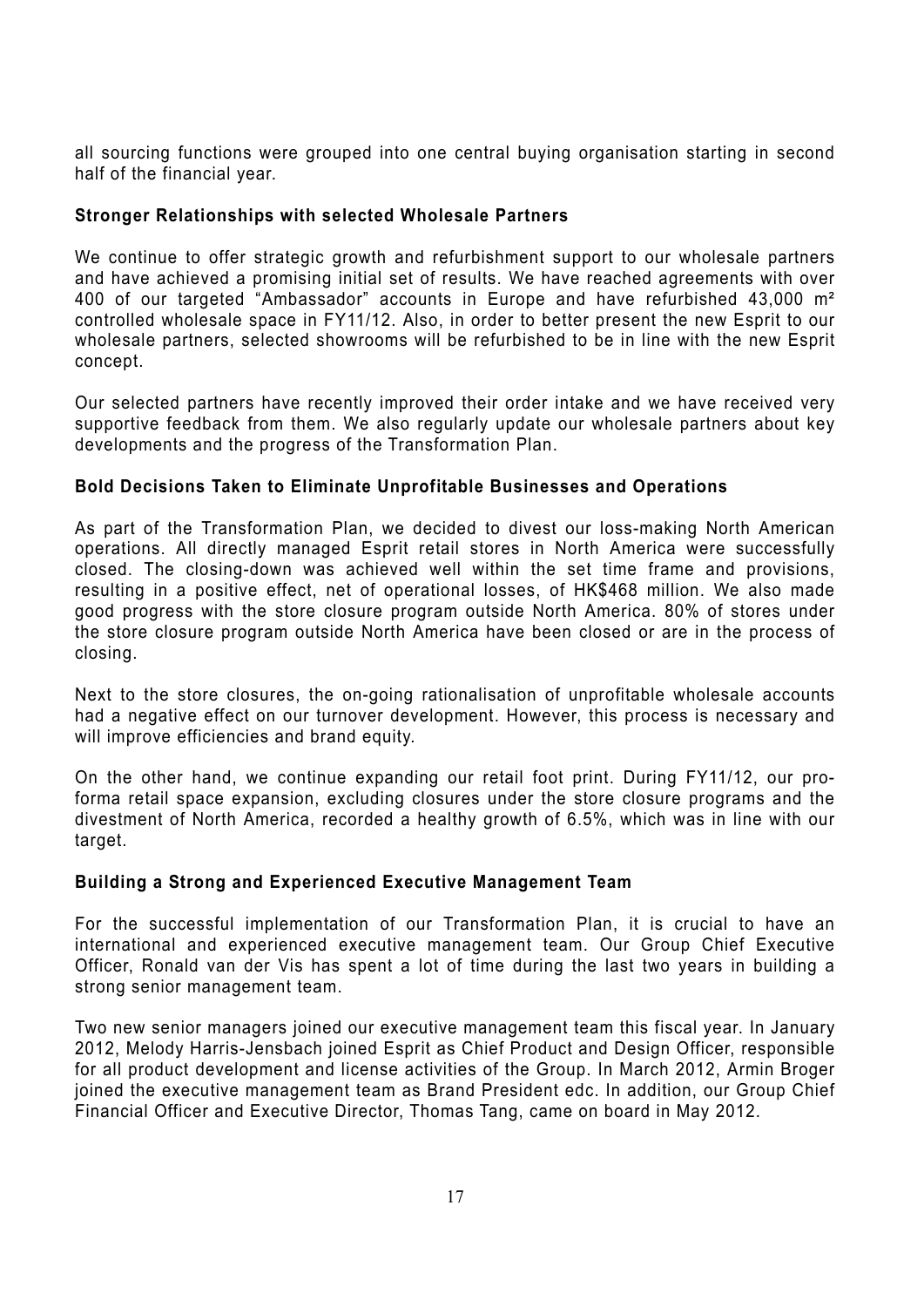With these new hires, the strengthening of the executive management team has been successfully completed.

#### **FINANCIAL REVIEW**

#### **Turnover**

For the year ended 30 June 2012, **Group turnover** was HK\$30,165 million (2011: HK\$33,767 million), representing 10.5% decline in local currency. This overall sales performance was attributable to decline in retail and wholesale turnover amid challenging operating environment. Nevertheless, licensing business continued to achieve healthy growth.

#### **Turnover by Countries**

|                           |                     | For the year ended 30 June |              |            |          |             |
|---------------------------|---------------------|----------------------------|--------------|------------|----------|-------------|
|                           |                     | 2012                       |              | 2011       |          | Change in % |
|                           |                     | % to Group                 |              | % to Group |          | Local       |
| Countries <sup>#</sup>    | <b>HK\$ million</b> | <b>Turnover</b>            | HK\$ million | Turnover   | HK\$     | currency    |
| <b>Europe</b>             | 23,705              | 78.6%                      | 26,725       | 79.1%      | $-11.3%$ | $-10.5%$    |
| Germany* ##               | 12,998              | 43.1%                      | 14,280       | 42.3%      | $-9.0%$  | $-7.5%$     |
| Benelux*                  | 3,867               | 12.8%                      | 4,613        | 13.7%      | $-16.2%$ | $-15.4%$    |
| France                    | 1,942               | 6.5%                       | 2,503        | 7.4%       | $-22.4%$ | $-21.8%$    |
| Scandinavia               | 1,389               | 4.6%                       | 1,530        | 4.5%       | $-9.2%$  | $-9.3%$     |
| Switzerland               | 1,333               | 4.4%                       | 1,478        | 4.4%       | $-9.8%$  | $-13.5%$    |
| Austria                   | 1,260               | 4.2%                       | 1,394        | 4.1%       | $-9.6%$  | $-8.4%$     |
| United Kingdom            | 346                 | 1.1%                       | 357          | 1.1%       | $-3.1%$  | $-2.4%$     |
| Spain                     | 307                 | 1.0%                       | 301          | 0.9%       | 2.0%     | 3.2%        |
| Italy                     | 201                 | 0.7%                       | 211          | 0.6%       | $-4.6%$  | $-5.4%$     |
| Ireland                   | 29                  | 0.1%                       | 30           | 0.1%       | $-6.2%$  | $-5.4%$     |
| Portugal                  | 12                  | 0.0%                       | 13           | 0.0%       | $-3.7%$  | $-3.0%$     |
| <b>Others</b>             | 21                  | 0.1%                       | 15           | 0.0%       | 40.1%    | 44.4%       |
| <b>Asia Pacific</b>       | 5,532               | 18.3%                      | 5,808        | 17.2%      | $-4.7%$  | $-7.2%$     |
| China**                   | 2,587               | 8.6%                       | 2,675        | 7.9%       | $-3.3%$  | $-7.4%$     |
| Australia and New Zealand | 827                 | 2.7%                       | 997          | 3.0%       | $-17.0%$ | $-20.5%$    |
| $Macau^{\# \# \#}$        | 583                 | 1.9%                       | 562          | 1.7%       | 3.7%     | 5.9%        |
| Hong Kong**               | 548                 | 1.8%                       | 586          | 1.7%       | $-6.6%$  | $-6.6%$     |
| Singapore                 | 441                 | 1.5%                       | 446          | 1.3%       | $-1.0%$  | $-3.2%$     |
| Taiwan                    | 279                 | 0.9%                       | 296          | 0.9%       | $-5.6%$  | $-6.6%$     |
| Malaysia                  | 267                 | 0.9%                       | 246          | 0.7%       | 8.6%     | 8.8%        |
| <b>North America</b>      | 928                 | 3.1%                       | 1,234        | 3.7%       | $-24.8%$ | $-25.2%$    |
| United States*            | 537                 | 1.8%                       | 647          | 1.9%       | $-17.1%$ | $-17.1%$    |
| Canada                    | 391                 | 1.3%                       | 587          | 1.8%       | $-33.3%$ | $-33.3%$    |
| <b>Total</b>              | 30,165              | 100.0%                     | 33,767       | 100.0%     | $-10.7%$ | $-10.5%$    |

# Country as a whole includes retail stores, outlet stores, edc standalone stores and e-shop<br># Germany sales include wholesale sales to other European countries mainly Russia, Poland, Czech Republic,

Slovenia and Greece ### Macau sales include wholesale sales to other countries mainly Columbia, Chile and Thailand

\* Includes licensing

Includes salon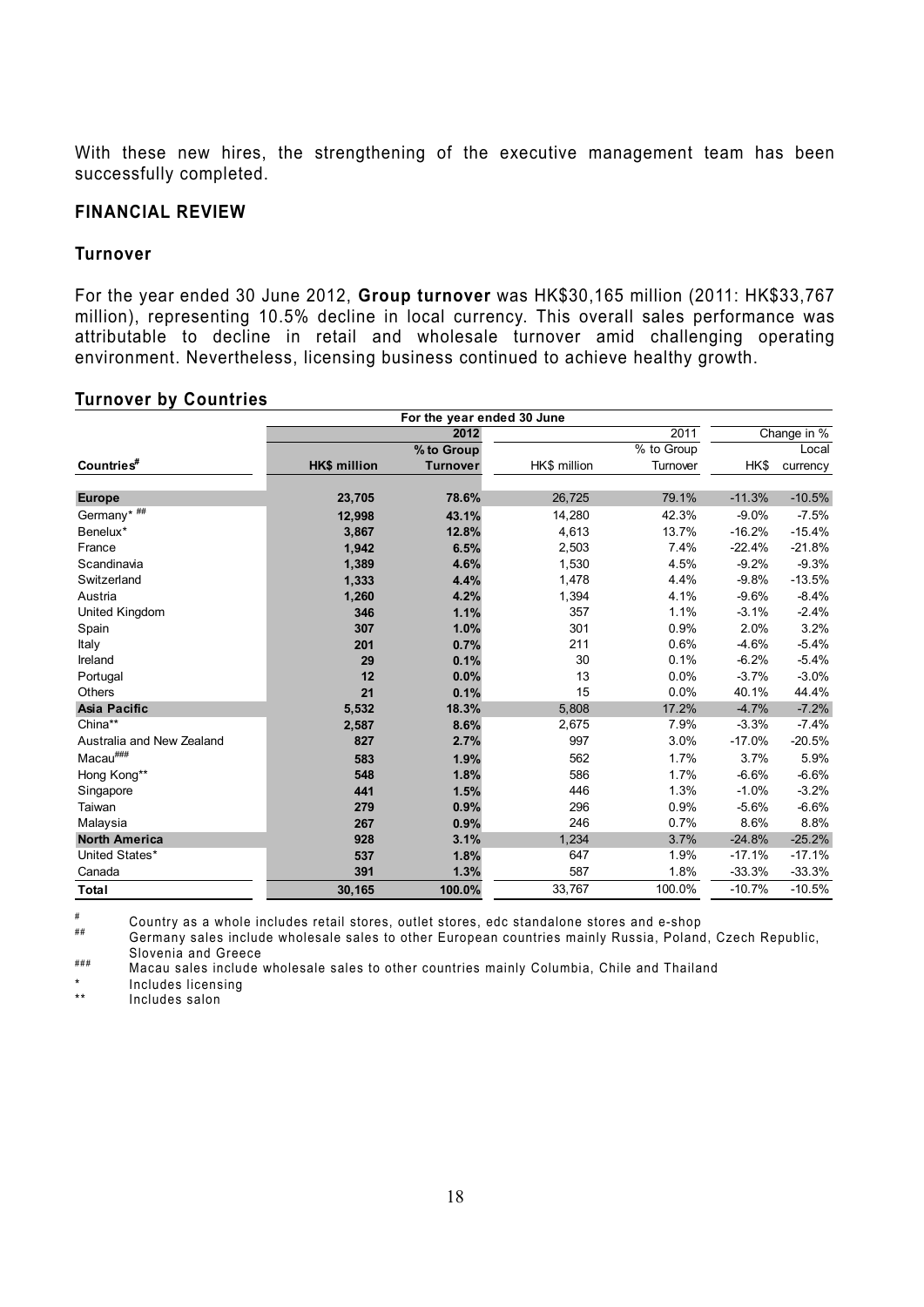Europe remained to be the biggest region in terms of turnover and accounted for 78.6% of Group turnover (2011: 79.1%). Impacted by difficult operating environment, turnover in Europe fell 10.5% in local currency. Germany was the biggest country within both the region and the Group in terms of turnover, accounted for 43.1% of Group turnover (2011: 42.3%), thanks to our strong brand equity in Germany, as confirmed by a recent survey by Brandmeyer Markenberatung GmbH in March 2012 which ranked Esprit as the third favourite brand of all industries. According to TextilWirtschaft panel data, Esprit's retail sales in Germany outperformed the German market eight out of twelve months in the reporting year.

Asia Pacific region performed relatively better than Europe and reported 7.2% year-on-year turnover decline in local currency to HK\$5,532 million (2011: HK\$5,808 million). As a result, its turnover weighting to Group turnover grew to 18.3% (2011: 17.2%). China remained our biggest market in the region and the second largest country for the Group as a whole. In terms of turnover, the China share increased to 8.6% (2011: 7.9%). Under the new management team in China, much effort has been put into improving store productivity, building key organisational capabilities and devising short-term and long-term initiatives to support the transformation.

As a result of closure of North American retail operation in April 2012, turnover in North America declined 25.2% in local currency to HK\$928 million (2011: HK\$1,234 million). Its turnover weighting also fell to 3.1% (2011: 3.7%).

|                  | For the year ended 30 June |            |              |            |             |          |
|------------------|----------------------------|------------|--------------|------------|-------------|----------|
|                  |                            | 2012       |              | 2011       | Change in % |          |
|                  |                            | % to Group |              | % to Group |             | Local    |
| <b>Esprit</b>    | HK\$ million               | Turnover   | HK\$ million | Turnover   | HK\$        | currency |
|                  |                            |            |              |            |             |          |
| women            | 11,723                     | 38.9%      | 13,754       | 40.7%      | $-14.8%$    | $-15.0%$ |
| women casual     | 8,861                      | 29.4%      | 11,018       | 32.6%      | $-19.6%$    | $-20.0%$ |
| women collection | 2,862                      | 9.5%       | 2,736        | 8.1%       | 4.6%        | 5.1%     |
| men              | 4,816                      | 16.0%      | 5,263        | 15.6%      | $-8.5%$     | $-8.7%$  |
| men casual       | 3,827                      | 12.7%      | 4,290        | 12.7%      | $-10.8%$    | $-11.0%$ |
| men collection   | 989                        | 3.3%       | 973          | 2.9%       | 1.7%        | 1.3%     |
| others           | 6,122                      | 20.2%      | 6,314        | 18.7%      | $-3.0%$     | $-2.3%$  |
| accessories      | 1,355                      | 4.5%       | 1,591        | 4.7%       | $-14.9%$    | $-14.9%$ |
| shoes            | 1,190                      | 3.9%       | 1,060        | 3.2%       | 12.2%       | 13.6%    |
| bodywear         | 1,116                      | 3.7%       | 1,100        | 3.3%       | 1.4%        | 3.6%     |
| kids             | 785                        | 2.6%       | 918          | 2.7%       | $-14.4\%$   | $-15.3%$ |
| de. corp         | 541                        | 1.8%       | 385          | 1.1%       | 40.4%       | 42.5%    |
| sports           | 401                        | 1.3%       | 570          | 1.7%       | $-29.5%$    | $-29.2%$ |
| others*          | 734                        | 2.4%       | 690          | 2.0%       | 6.4%        | 7.1%     |
| Total            | 22,661                     | 75.1%      | 25,331       | 75.0%      | $-10.5%$    | $-10.5%$ |

#### **Turnover by Products**

Others include mainly red earth, salon, licensing income and licensed products like timewear, eyewear, jewellery, bed & bath, houseware, etc.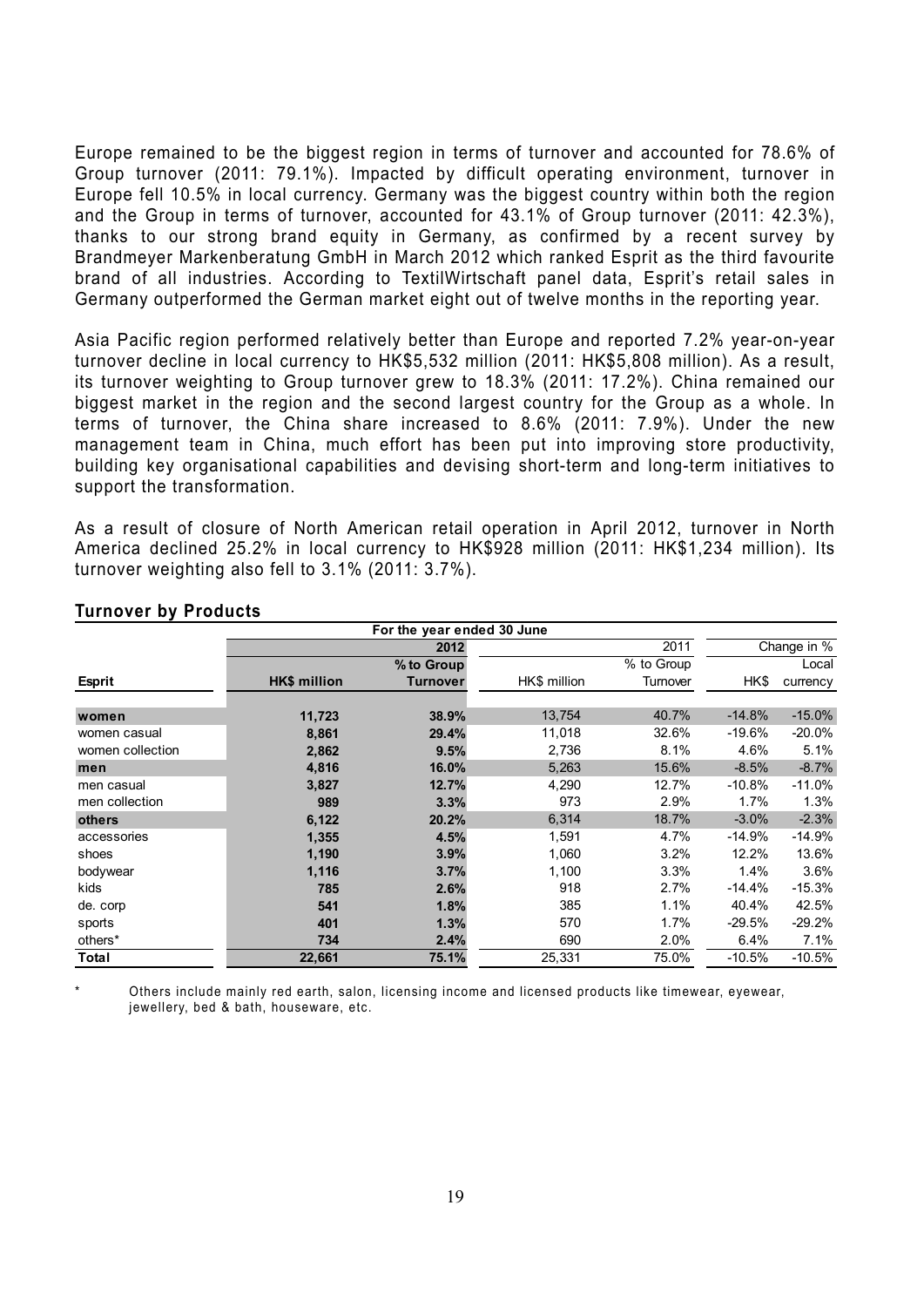| For the year ended 30 June |                     |                 |              |            |          |             |
|----------------------------|---------------------|-----------------|--------------|------------|----------|-------------|
|                            |                     | 2012            |              | 2011       |          | Change in % |
|                            |                     | % to Group      |              | % to Group |          | Local       |
| edc                        | <b>HK\$</b> million | <b>Turnover</b> | HK\$ million | Turnover   | HK\$     | currency    |
|                            |                     |                 |              |            |          |             |
| edc women                  | 5,512               | 18.3%           | 6.213        | 18.4%      | $-11.3%$ | $-10.7\%$   |
| edc men                    | 1,271               | 4.2%            | 1,283        | 3.8%       | $-0.9%$  | $-0.1%$     |
| edc others <sup>^</sup>    | 721                 | 2.4%            | 940          | 2.8%       | $-23.4%$ | $-22.4%$    |
| Total                      | 7.504               | 24.9%           | 8.436        | 25.0%      | $-11.1%$ | $-10.4%$    |

edc others include edc kids, edc shoes, edc accessories and edc bodywear

Amid a challenging macro environment, several product divisions were able to achieve positive turnover growth, in particular the product divisions with stronger emphasis on feminine and fashionable styles, such as collection and de. corp. Being our third largest product group, collection's turnover grew by 4.1% in local currency and turnover of de. corp grew even stronger by 42.5% in local currency. Turnover of shoes and bodywear also reported healthy turnover growth of 13.6% and 3.6% respectively in local currency.

#### **Turnover by Distribution Channels**

|                                  | For the year ended 30 June |                          |              |          |          |             |
|----------------------------------|----------------------------|--------------------------|--------------|----------|----------|-------------|
|                                  |                            | 2012                     |              | 2011     |          | Change in % |
|                                  |                            | % to Group<br>% to Group |              |          |          | Local       |
| <b>Key Distribution Channels</b> | <b>HK\$</b> million        | Turnover                 | HK\$ million | Turnover | HK\$     | currency    |
| Retail <sup>#</sup>              | 17,806                     | 59.0%                    | 19.059       | 56.4%    | $-6.6%$  | $-6.1\%$    |
| Wholesale                        | 12,116                     | 40.2%                    | 14.475       | 42.9%    | $-16.3%$ | $-16.5%$    |
| Licensing                        | 203                        | 0.7%                     | 185          | 0.6%     | 9.6%     | 9.8%        |
| <b>Others</b>                    | 40                         | 0.1%                     | 48           | 0.1%     | $-17.5%$ | $-19.5%$    |
| Total                            | 30.165                     | 100.0%                   | 33.767       | 100.0%   | $-10.7%$ | $-10.5%$    |

Retail sales include sales from e-shop in countries where available

**Retail turnover** was HK\$17,806 million (2011: HK\$19,059 million) representing 6.1% yearon-year decline in local currency. The decline was mainly driven by -4.1% comparable store sales growth and 8.8% year-on-year decrease in retail selling space due to store closure programs and the closure of North American retail operation. Excluding aforementioned closures, retail selling space increased 6.5% year-on-year and retail turnover decline narrowed to 3.5% in local currency.

Lower traffic has led to the overall decline of comparable store sales while we were able to achieve year-on-year improvement in conversion rate. We were encouraged by the improvement in comparable store sales growth during the second half of the financial year, in which comparable sales growth improved from -4.6% in the first half of the financial year to -3.6% in the second half of the financial year, thanks to the favourable impact of branding campaigns and appropriate promotional activities launched during the period.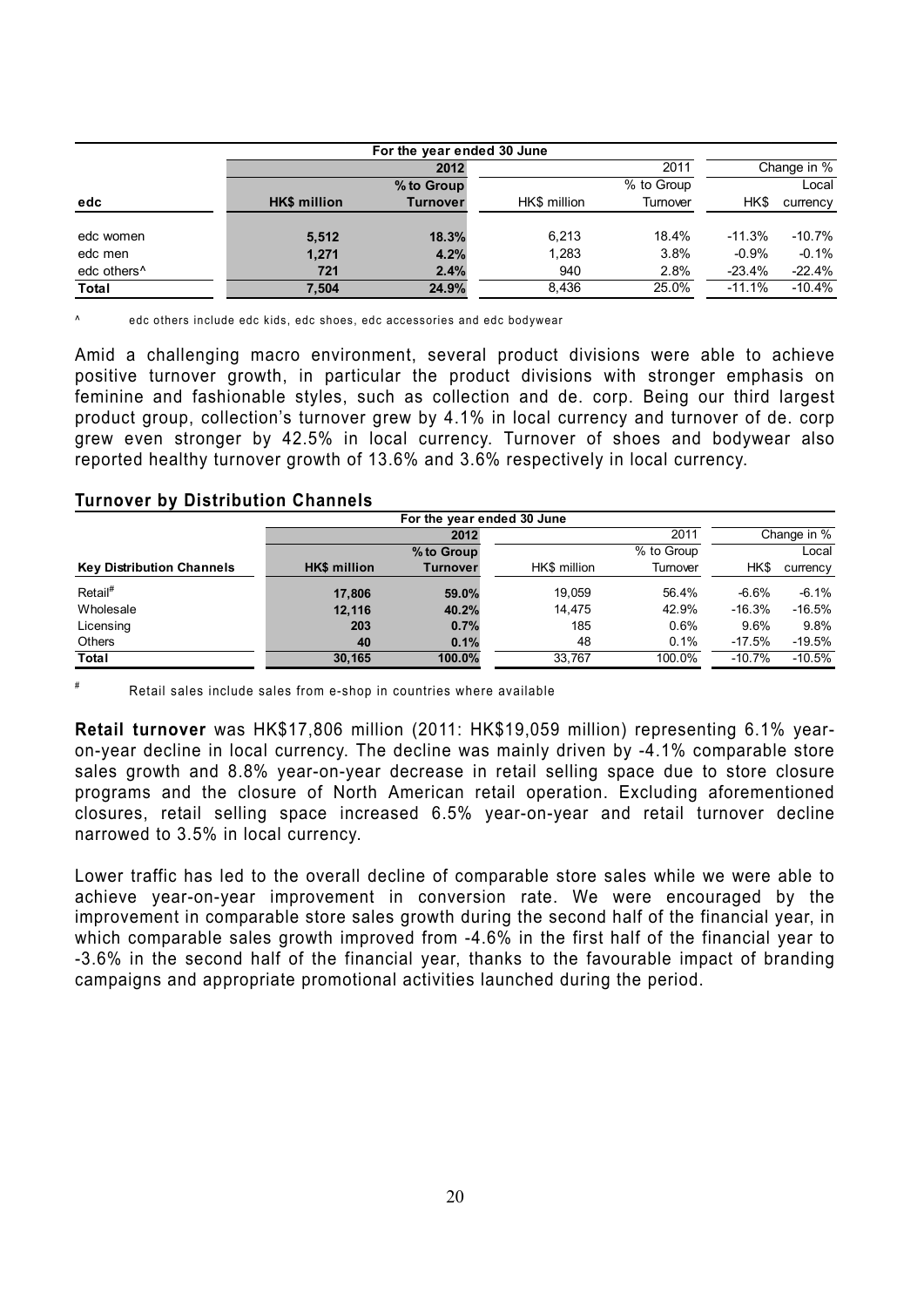# **Retail Turnover by Countries**

| For the year ended 30 June |                     |                 |                |             |          |             |
|----------------------------|---------------------|-----------------|----------------|-------------|----------|-------------|
|                            |                     | 2012            |                | 2011        |          | Change in % |
|                            |                     | % of Retail     |                | % of Retail |          | Local       |
| <b>Countries</b>           | <b>HK\$ million</b> | <b>Turnover</b> | HK\$ million   | Turnover    | HK\$     | currency    |
| <b>Europe</b>              | 13,212              | 74.2%           | 13,905         | 73.0%       | $-5.0%$  | $-3.5%$     |
| Germany                    | 7,768               | 43.6%           | 8,155          | 42.8%       | $-4.8%$  | $-2.8%$     |
| <b>Benelux</b>             | 1,967               | 11.0%           | 2,114          | 11.1%       | $-6.9%$  | $-5.4%$     |
| Switzerland                | 1,046               | 5.9%            | 1,078          | 5.7%        | $-3.0%$  | $-6.0%$     |
| France                     | 939                 | 5.3%            | 1,030          | 5.4%        | $-8.9%$  | $-7.0%$     |
| Austria                    | 774                 | 4.3%            | 784            | 4.1%        | $-1.3%$  | 0.9%        |
| United Kingdom             | 280                 | 1.6%            | 300            | 1.6%        | $-6.7%$  | $-6.1%$     |
| Finland                    | 161                 | 0.9%            | 132            | 0.7%        | 22.5%    | 25.6%       |
| Denmark                    | 119                 | 0.7%            | 136            | 0.7%        | $-12.4%$ | $-10.6%$    |
| Spain                      | 86                  | 0.5%            | 101            | 0.5%        | $-15.0%$ | $-14.2%$    |
| Norway                     | 21                  | 0.1%            | 22             | 0.1%        | $-5.2%$  | $-6.2%$     |
| Ireland                    | 18                  | 0.1%            | 15             | 0.1%        | 12.5%    | 14.2%       |
| Sweden                     | 9                   | 0.1%            | 19             | 0.1%        | $-51.4%$ | $-52.4%$    |
| Italy                      | 4                   | 0.0%            | 3              | 0.0%        | 25.7%    | 30.2%       |
| Portugal                   | $\bf{0}$            | 0.0%            | $\overline{c}$ | 0.0%        | $-67.3%$ | $-68.2%$    |
| Others*                    | 20                  | 0.1%            | 14             | 0.1%        | 43.5%    | 47.8%       |
| <b>Asia Pacific</b>        | 3,972               | 22.3%           | 4,257          | 22.3%       | $-6.7%$  | $-9.3%$     |
| China                      | 1,557               | 8.7%            | 1,673          | 8.8%        | $-7.0%$  | $-10.9%$    |
| Australia and New Zealand  | 790                 | 4.4%            | 936            | 4.9%        | $-15.6%$ | $-19.0%$    |
| Hong Kong                  | 532                 | 3.0%            | 564            | 3.0%        | $-5.7%$  | $-5.7%$     |
| Singapore                  | 441                 | 2.5%            | 446            | 2.3%        | $-1.0%$  | $-3.2%$     |
| Taiwan                     | 279                 | 1.6%            | 295            | 1.5%        | $-5.6%$  | $-6.6%$     |
| Malaysia                   | 267                 | 1.5%            | 246            | 1.3%        | 8.6%     | 8.8%        |
| Macau                      | 106                 | 0.6%            | 97             | 0.5%        | 9.2%     | 9.2%        |
| <b>North America</b>       | 622                 | 3.5%            | 897            | 4.7%        | $-30.5%$ | $-30.9%$    |
| <b>United States</b>       | 360                 | 2.0%            | 481            | 2.5%        | $-25.0%$ | $-25.1%$    |
| Canada                     | 262                 | 1.5%            | 416            | 2.2%        | $-36.9%$ | $-36.9%$    |
| <b>Total</b>               | 17,806              | 100.0%          | 19,059         | 100.0%      | $-6.6%$  | $-6.1%$     |

\* Others' retail turnover represents retail turnover from e-shop in Czech Republic, Poland, Slovakia, Hungary, Slovenia, Latvia, Greece, Malta and Estonia

### **Retail Performance Scorecard**

|                                              | For the year ended 30 June |         |          |
|----------------------------------------------|----------------------------|---------|----------|
|                                              |                            | 2012    | 2011     |
|                                              | <b>Total excluding</b>     |         |          |
|                                              | North America and          |         |          |
|                                              | store closure              |         |          |
|                                              | programs                   | Total   | Total    |
| Year-on-year local currency turnover growth  | $-3.5%$                    | $-6.1%$ | 6.2%     |
| Segment EBIT margin                          | 2.9%                       | 6.5%    | $-5.4\%$ |
| No. of Esprit POS                            | 1,026                      | 1,066   | 1.141    |
| Esprit net sales area $(m^2)$                | 338,185                    | 361,309 | 396,355  |
| Year-on-year change in Esprit net sales area | 6.5%                       | $-8.8%$ | 2.7%     |
| Comparable store sales growth                | $-4.1%$                    | $-4.1%$ | -1.1%    |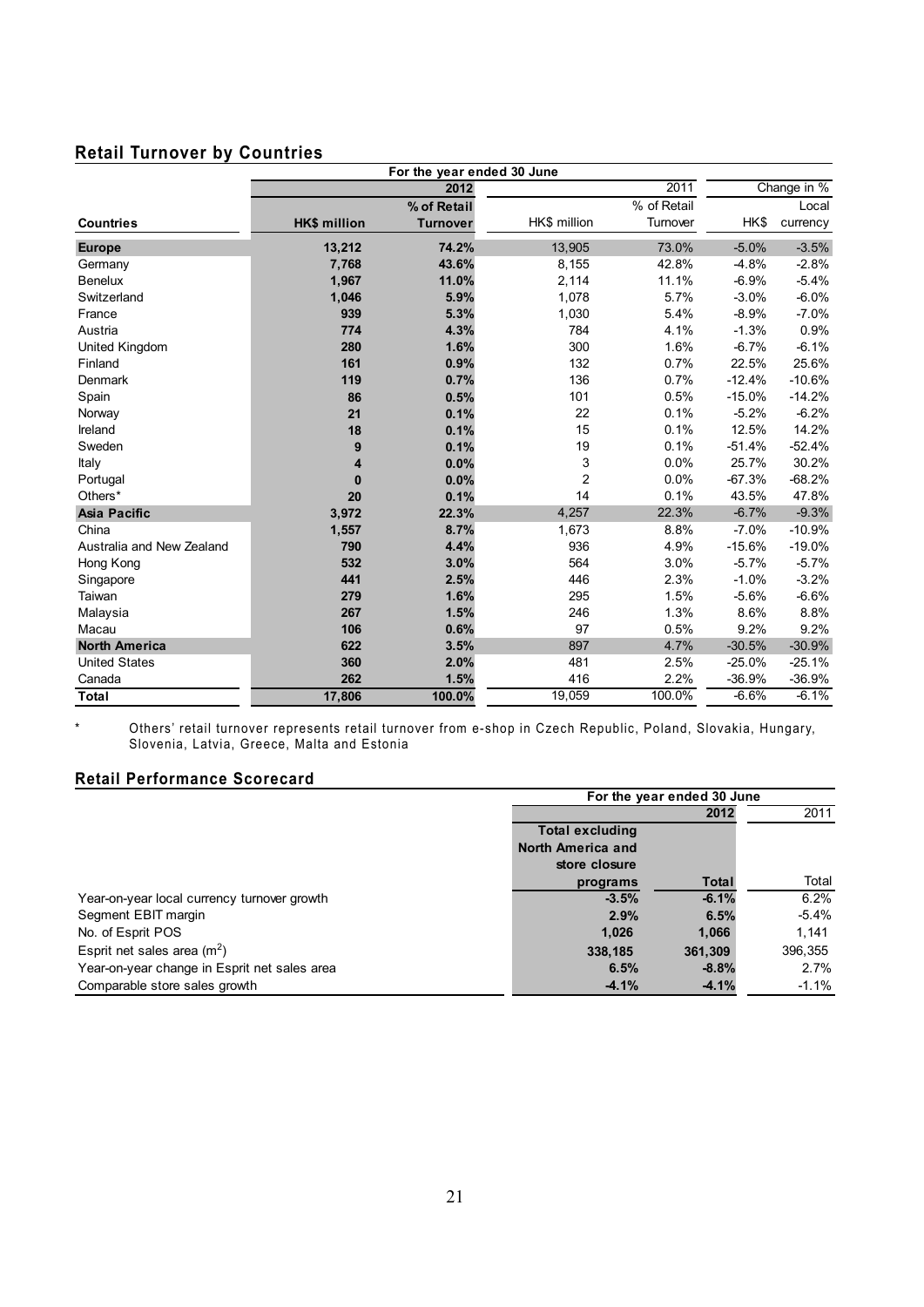### **Directly Managed Retail Stores by Countries**

|                                            |                         |            |                  |                 |                | As at 30 June 2012 |
|--------------------------------------------|-------------------------|------------|------------------|-----------------|----------------|--------------------|
|                                            |                         | Net opened | <b>Net sales</b> | Net change in   | No. of comp    | Comp-store         |
| <b>Countries</b>                           | No. of stores           | stores*    | area $m2$        | net sales area* | stores         | sales growth       |
| <b>Europe</b>                              | 358                     | 15         | 221,920          | 6.3%            | 258            | $-3.6%$            |
| Germany**                                  | 159                     | 5          | 122.199          | 4.9%            | 118            | $-4.0%$            |
| <b>Netherlands</b>                         | 49                      | (1)        | 19,813           | 4.8%            | 32             | $-9.1%$            |
| Switzerland                                | 38                      | (1)        | 17,103           | $-1.1%$         | 29             | $-2.3%$            |
| France                                     | 34                      | 3          | 17,332           | 9.7%            | 28             | 2.3%               |
| Belgium                                    | 29                      | 6          | 18,253           | 11.5%           | 19             | $-2.3%$            |
| United Kingdom                             | 23                      |            | 4,572            | 23.9%           | 13             | 16.7%              |
| Austria                                    | 16                      |            | 16,560           | 15.4%           | 12             | $-6.6%$            |
| Finland                                    | 6                       |            | 4,456            | 9.4%            | 3              | $-4.0%$            |
| Luxembourg                                 | $\overline{\mathbf{c}}$ |            | 1,149            |                 | $\overline{2}$ | $-4.2%$            |
| Ireland                                    | $\overline{2}$          |            | 483              | $-8.0%$         | $\overline{2}$ | 3.6%               |
| <b>Asia Pacific</b>                        | 668                     | 53         | 116,265          | 6.9%            | 256            | $-7.5%$            |
| China                                      | 344                     | 44         | 57,312           | 13.6%           | 75             | $-1.3%$            |
| Australia                                  | 156                     | 8          | 17,862           | $-6.8%$         | 89             | $-14.3%$           |
| Taiwan                                     | 85                      | (1)        | 8,642            | 4.1%            | 49             | $-8.9%$            |
| Malaysia                                   | 32                      | 3          | 11,536           | 28.7%           | 14             | $-0.4%$            |
| Singapore                                  | 22                      |            | 8,707            | 3.5%            | 15             | $-12.7%$           |
| Hong Kong                                  | 15                      | (1)        | 7,718            | $-14.4%$        | 6              | 0.1%               |
| New Zealand                                | 11                      | (1)        | 2,787            | $-1.4%$         |                | $-8.1%$            |
| Macau                                      | 3                       |            | 1,701            | 1.6%            |                | 0.9%               |
| Subtotal                                   | 1,026                   | 68         | 338,185          | 6.5%            | 514            | $-4.1%$            |
| Canada <sup>@</sup>                        |                         | (46)       |                  | $-100.0%$       | n.a.           | n.a.               |
| United States <sup><sup>@</sup></sup>      |                         | (43)       |                  | $-100.0\%$      | n.a.           | n.a.               |
| Store closure program FY09/10^             | 4                       | (10)       | 2,086            | $-73.5%$        | n.a.           | n.a.               |
| Store closure program FY10/11 <sup>#</sup> | 36                      | (44)       | 21,038           | $-47.2%$        | n.a.           | n.a.               |
| Total                                      | 1,066                   | (75)       | 361,309          | $-8.8%$         | 514            | $-4.1%$            |

\* Net change from 30 June 2011

All e-shops within Europe are shown as 1 comparable store in Germany

^ 10 out of the 33 stores included under the store closure program FY09/10 were closed for the year ended 30

June 2012 # 44 out of the 80 stores included under the store closure program FY10/11 were closed for the year ended 30 June 2012

<sup>@</sup> All directly managed stores in Canada and the United States and the e-shop in the United States are considered non-comparable stores as a result of management decision to divest the operations in North America

n.a. Not applicable

Wholesale market conditions remained difficult. **Wholesale turnover** was HK\$12,116 million (2011: HK\$14,475 million) representing 16.5% year-on-year decline in local currency. This sales development was primarily due to weak order intake amid a tough operating environment, the rationalisation of our controlled wholesale space, and higher discount and return as part of the measures to strengthen wholesale platform in the long term under the Transformation Plan.

The adverse macro environment has led to decline in wholesale turnover across all customer categories. Furthermore, our continued effort in rationalising our wholesale customer base has led to further decline in business of both non-controlled wholesale space as well as controlled wholesale space. These negative market dynamics resulted in an overall decline of 7.0% in controlled wholesale space and a net reduction of 878 in the number of controlled wholesale POS, primarily led by the POS decline in identity corners and shop-in-stores.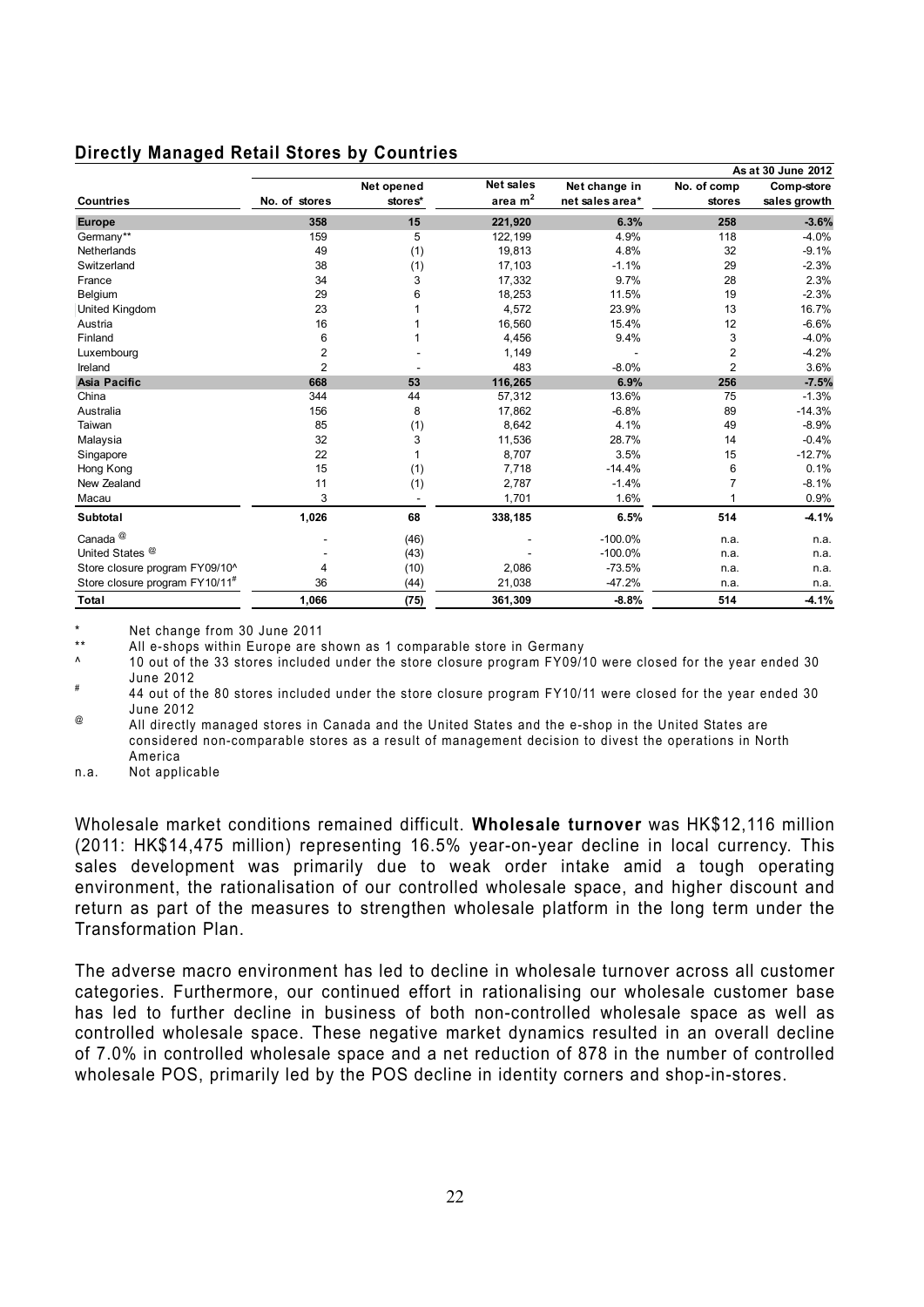# **Wholesale Turnover by Countries**

|                      |                | For the year ended 30 June |              |                |          |             |
|----------------------|----------------|----------------------------|--------------|----------------|----------|-------------|
|                      |                | 2012                       |              | 2011           |          | Change in % |
|                      |                | % of Wholesale             |              | % of Wholesale |          | Local       |
| <b>Countries</b>     | HK\$ million   | <b>Turnover</b>            | HK\$ million | Turnover       | HK\$     | currency    |
| <b>Europe</b>        | 10,464         | 86.4%                      | 12,791       | 88.4%          | $-18.2%$ | $-18.1%$    |
| Germany*             | 5,214          | 43.0%                      | 6,107        | 42.2%          | $-14.6%$ | $-13.8%$    |
| <b>Benelux</b>       | 1,888          | 15.6%                      | 2,488        | 17.2%          | $-24.1%$ | $-23.9%$    |
| Scandinavia          | 1,079          | 8.9%                       | 1,221        | 8.4%           | $-11.7%$ | $-12.2%$    |
| France               | 1,003          | 8.3%                       | 1,473        | 10.2%          | $-31.9%$ | $-32.1%$    |
| Austria              | 486            | 4.0%                       | 610          | 4.2%           | $-20.4%$ | $-20.2%$    |
| Switzerland          | 287            | 2.4%                       | 401          | 2.8%           | $-28.2%$ | $-33.7%$    |
| Spain                | 221            | 1.8%                       | 200          | 1.4%           | 10.6%    | 12.0%       |
| <b>Italy</b>         | 197            | 1.6%                       | 208          | 1.4%           | $-5.0%$  | $-6.0%$     |
| United Kingdom       | 66             | 0.6%                       | 57           | 0.4%           | 16.3%    | 16.5%       |
| Portugal             | 12             | 0.1%                       | 11           | 0.1%           | 5.5%     | 7.0%        |
| Ireland              | 11             | 0.1%                       | 15           | 0.1%           | $-26.1%$ | $-26.1%$    |
| Asia Pacific         | 1,521          | 12.5%                      | 1,503        | 10.3%          | 1.2%     | $-1.1%$     |
| China                | 1,007          | 8.3%                       | 977          | 6.7%           | 3.1%     | $-1.4%$     |
| Macau**              | 477            | 3.9%                       | 465          | 3.2%           | 2.6%     | 4.4%        |
| Australia            | 37             | 0.3%                       | 61           | 0.4%           | $-39.8%$ | $-43.1%$    |
| <b>North America</b> | 131            | 1.1%                       | 181          | 1.3%           | $-27.8%$ | $-28.3%$    |
| Canada               | 129            | 1.1%                       | 171          | 1.2%           | $-24.7%$ | $-24.7%$    |
| <b>United States</b> | $\overline{2}$ | 0.0%                       | 10           | 0.1%           | $-79.1%$ | $-79.1%$    |
| Total                | 12,116         | 100.0%                     | 14,475       | 100.0%         | $-16.3%$ | $-16.5%$    |

\* Germany wholesale sales include sales to other European countries mainly Russia, Poland, Czech Republic, Slovenia and Greece

\*\* Macau wholesale sales include sales to other countries mainly Columbia, Chile and Thailand

### **Wholesale Performance Scorecard**

|                                                     | For the year ended 30 June |          |  |
|-----------------------------------------------------|----------------------------|----------|--|
|                                                     | 2012                       | 2011     |  |
| Year-on-year local currency turnover growth         | $-16.5%$                   | -6.0%    |  |
| Segment EBIT margin                                 | 17.7%                      | 22.9%    |  |
| No. of Esprit controlled space POS                  | 10.826                     | 11.704   |  |
| Esprit controlled space area $(m2)$                 | 653.493                    | 702.803  |  |
| Year-on-year change in Esprit controlled space area | $-7.0%$                    | $-2.6\%$ |  |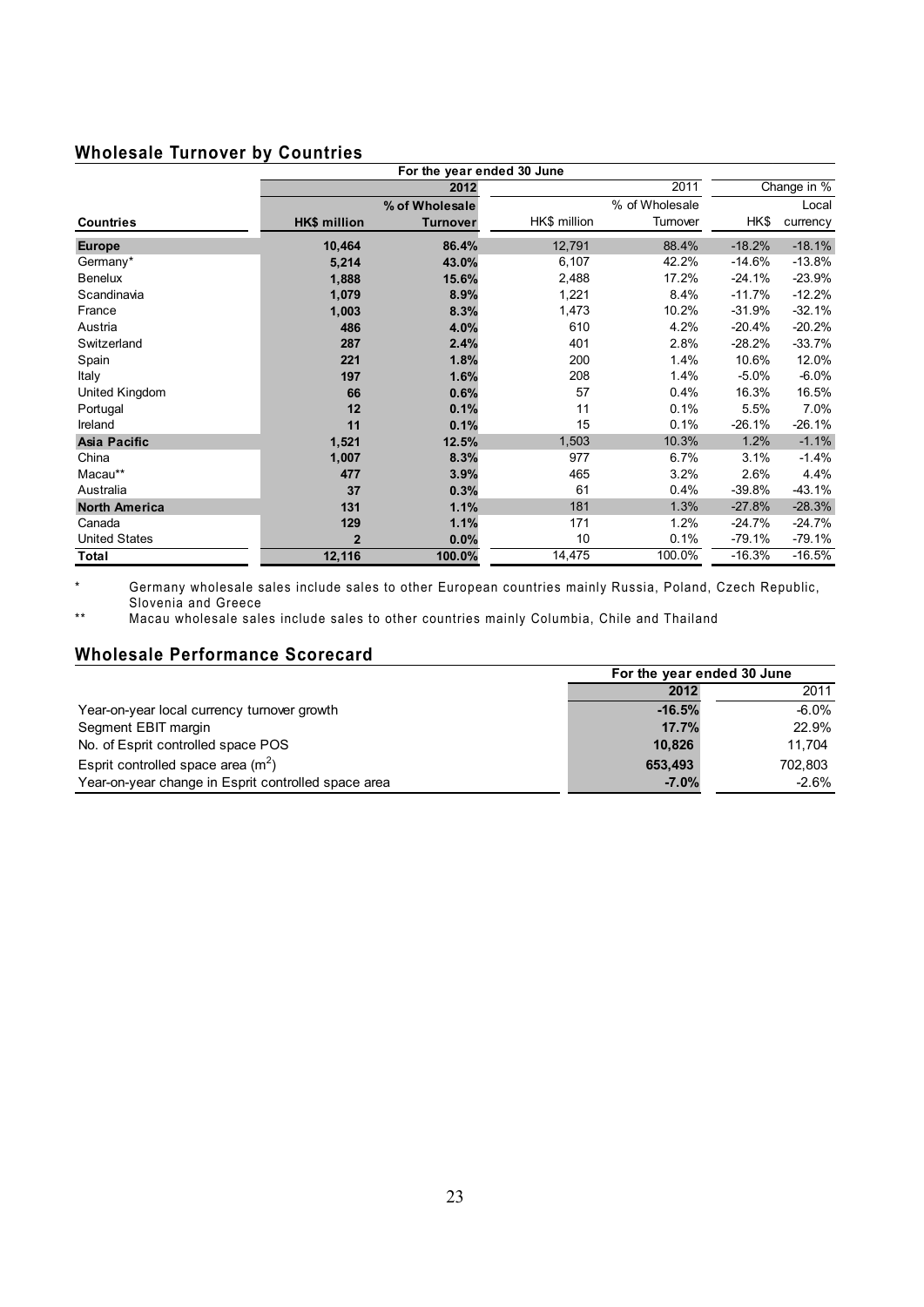|                            |        |           |                    |            |                          |           |                          |                          |          |           |                          |                          |               |           |                | As at 30 June 2012 |
|----------------------------|--------|-----------|--------------------|------------|--------------------------|-----------|--------------------------|--------------------------|----------|-----------|--------------------------|--------------------------|---------------|-----------|----------------|--------------------|
|                            |        |           | Franchise stores** |            |                          |           | Shop-in-stores**         |                          |          |           | Identity corners**       |                          |               |           | Total**        |                    |
|                            |        |           |                    | <b>Net</b> |                          |           |                          | <b>Net</b>               |          |           |                          | Net                      |               |           |                | Net                |
|                            |        |           |                    | change in  |                          |           |                          | change in                |          |           |                          | change in                |               |           |                | change in          |
|                            | No. of | Net sales | Net opened         | net sales  | No. of                   | Net sales | Net opened               | net sales                | No. of   | Net sales | Net opened               | net sales                | No. of        | Net sales | Net opened     | net sales          |
| Countries                  | stores | area $m2$ | stores*            | area*      | stores                   | area $m2$ | stores*                  | area*                    | stores   | area $m2$ | stores*                  | area*                    | <b>stores</b> | area $m2$ | stores*        | area <sup>*</sup>  |
| <b>Esprit Europe</b>       | 1.033  | 260.743   | (75)               | $-6.4%$    | 4.633                    | 176.785   | (207)                    | $-7.0%$                  | 4.067    | 88.290    | (550)                    | $-14.2%$                 | 9.733         | 525.818   | (832)          | $-8.0%$            |
| Germany***                 | 399    | 109,017   | (22)               | $-7.7%$    | 3,574                    | 142, 153  | (145)                    | $-7.0%$                  | 2,249    | 42,535    | (354)                    | $-16.4%$                 | 6,222         | 293,705   | (521)          | $-8.7%$            |
| Benelux                    | 160    | 51,660    | (8)                | $-1.2%$    | 172                      | 7,214     | 9                        | 4.9%                     | 516      | 13,683    | (142)                    | $-19.3%$                 | 848           | 72,557    | (141)          | $-4.7%$            |
| France                     | 171    | 31,191    | (33)               | $-12.5%$   | 369                      | 8,419     | (31)                     | $-19.0%$                 | 303      | 8,261     | (57)                     | $-19.7%$                 | 843           | 47,871    | (121)          | $-15.1%$           |
| Sweden                     | 75     | 23,153    | (5)                | $-5.9%$    |                          | 40        | $\overline{\phantom{a}}$ | $\overline{\phantom{a}}$ | 98       | 2,062     | (5)                      | $-2.3%$                  | 174           | 25,255    | (10)           | $-5.6%$            |
| Austria                    | 80     | 14,541    | (1)                | $-1.7%$    | 105                      | 3,618     | (6)                      | $-3.8%$                  | 92       | 2,363     | (25)                     | $-22.8%$                 | 277           | 20,522    | (32)           | $-5.0%$            |
| Italy                      | 51     | 9,465     |                    | 2.4%       | 36                       | 1,421     | (1)                      | $-13.5%$                 | 229      | 4,819     | 98                       | 42.8%                    | 316           | 15,705    | 102            | 10.1%              |
| Finland                    | 27     | 7,516     | 5                  | 17.8%      | 93                       | 4,455     |                          | $-2.3%$                  | 284      | 7,580     | (68)                     | $-20.7%$                 | 404           | 19,551    | (63)           | $-4.6%$            |
| Switzerland                | 34     | 6,170     | (11)               | $-25.1%$   | 52                       | 2,718     |                          | $-2.5%$                  | 55       | 1,073     | (12)                     | $-19.2%$                 | 141           | 9,961     | (22)           | $-19.4%$           |
| Denmark                    | 18     | 4,541     |                    | 8.8%       | 3                        | 86        | (4)                      | $-58.9%$                 | 110      | 2,606     | (11)                     | $-7.9%$                  | 131           | 7,233     | (14)           | 0.3%               |
| Spain^                     |        | 1,716     | (3)                | $-35.1%$   | 203                      | 5,756     | (16)                     | 3.0%                     | 42       | 1,307     | 24                       | 187.9%                   | 254           | 8,779     | 5              | 1.1%               |
| <b>United Kingdom</b>      |        | 589       | (1)                | $-21.0%$   | 11                       | 422       | (11)                     | -49.9%                   | 73       | 1,683     | (2)                      | $-3.2%$                  | 88            | 2,694     | (14)           | $-19.0%$           |
| Portugal <sup>^</sup>      |        | 569       | $\sim$             | $-14.2%$   |                          |           |                          |                          |          | 85        | $\overline{2}$           | 70.0%                    |               | 654       | $\overline{2}$ | $-8.3%$            |
| Ireland                    |        | 375       | (1)                | $-32.9%$   | 14                       | 483       | (3)                      | $-21.7%$                 | 9        | 183       |                          | 12.3%                    | 25            | 1,041     | (2)            | $-22.3%$           |
| Norway                     |        | 240       | (1)                | -46.1%     | $\overline{\phantom{a}}$ |           |                          |                          | $\Omega$ | 50        |                          |                          | $\mathcal{R}$ | 290       | (1)            | $-41.4%$           |
| <b>Esprit Asia Pacific</b> | 982    | 124,821   | (22)               | $-2.3%$    | 111                      | 2,854     | (24)                     | $-20.5%$                 |          |           |                          | ÷.                       | 1,093         | 127,675   | (46)           | $-2.8%$            |
| China                      | 669    | 83,652    | (43)               | $-4.7%$    | $\overline{\phantom{a}}$ |           |                          |                          |          |           | $\overline{\phantom{a}}$ | $\overline{\phantom{a}}$ | 669           | 83,652    | (43)           | $-4.7%$            |
| The Middle East            | 43     | 11,609    | (3)                | $-5.4%$    | $\overline{\phantom{a}}$ |           |                          |                          |          |           |                          | $\overline{\phantom{a}}$ | 43            | 11,609    | (3)            | $-5.4%$            |
| India                      | 63     | 6,929     |                    | $-12.4%$   |                          |           |                          |                          |          |           |                          |                          | 63            | 6,929     |                | $-12.4%$           |
| Thailand                   | 90     | 6,802     |                    | 19.0%      |                          |           |                          |                          |          |           |                          |                          | 90            | 6,802     |                | 19.0%              |
| Philippines                | 21     | 2,835     | 3                  | 7.8%       | $\overline{\phantom{a}}$ |           |                          |                          |          |           |                          |                          | 21            | 2,835     | 3              | 7.8%               |
| Australia                  | ٠      |           | $\blacksquare$     |            | 30                       | 1,092     | (25)                     | $-43.7%$                 |          |           |                          |                          | 30            | 1,092     | (25)           | $-43.7%$           |
| Others                     | 96     | 12,994    | 10                 | 14.1%      | 81                       | 1,762     |                          | 6.5%                     |          |           |                          |                          | 177           | 14,756    | 11             | 13.2%              |
| Total                      | 2,015  | 385,564   | (97)               | $-5.1%$    | 4,744                    | 179,639   | (231)                    | $-7.3%$                  | 4,067    | 88,290    | (550)                    | $-14.2%$                 | 10,826        | 653.493   | (878)          | $-7.0%$            |

#### **Wholesale Distribution Channel by Countries (controlled space only)**

\* Net change from 30 June 2011

\*\* Excludes Red Earth and salon

\*\*\* Germany controlled space wholesale POS include controlled space wholesale POS in countries outside Germany, mainly Russia, Poland, Greece, Czech Republic, Hungary and Cyprus

^ Portugal, which was previously grouped under Spain, was separately disclosed from July 2011 onwards. The number of controlled space wholesale POS in Spain as at 30 June 2011 was 254 which included 249 controlled wholesale POS in Spain and 5 controlled wholesale POS in Portugal. The 249 controlled wholesale POS in Spain comprised 12 franchise stores, 219 shop-in-stores and 18 identity corners with controlled space of 2,645 m<sup>2</sup>, 5,586 m<sup>2</sup> and 454 m<sup>2</sup> respectively. The 5 controlled wholesale POS in Portugal comprised 2 franchise stores and 3 identity corners with controlled wholesale space of 663 m<sup>2</sup> and  $50 \text{ m}^2$  respectively.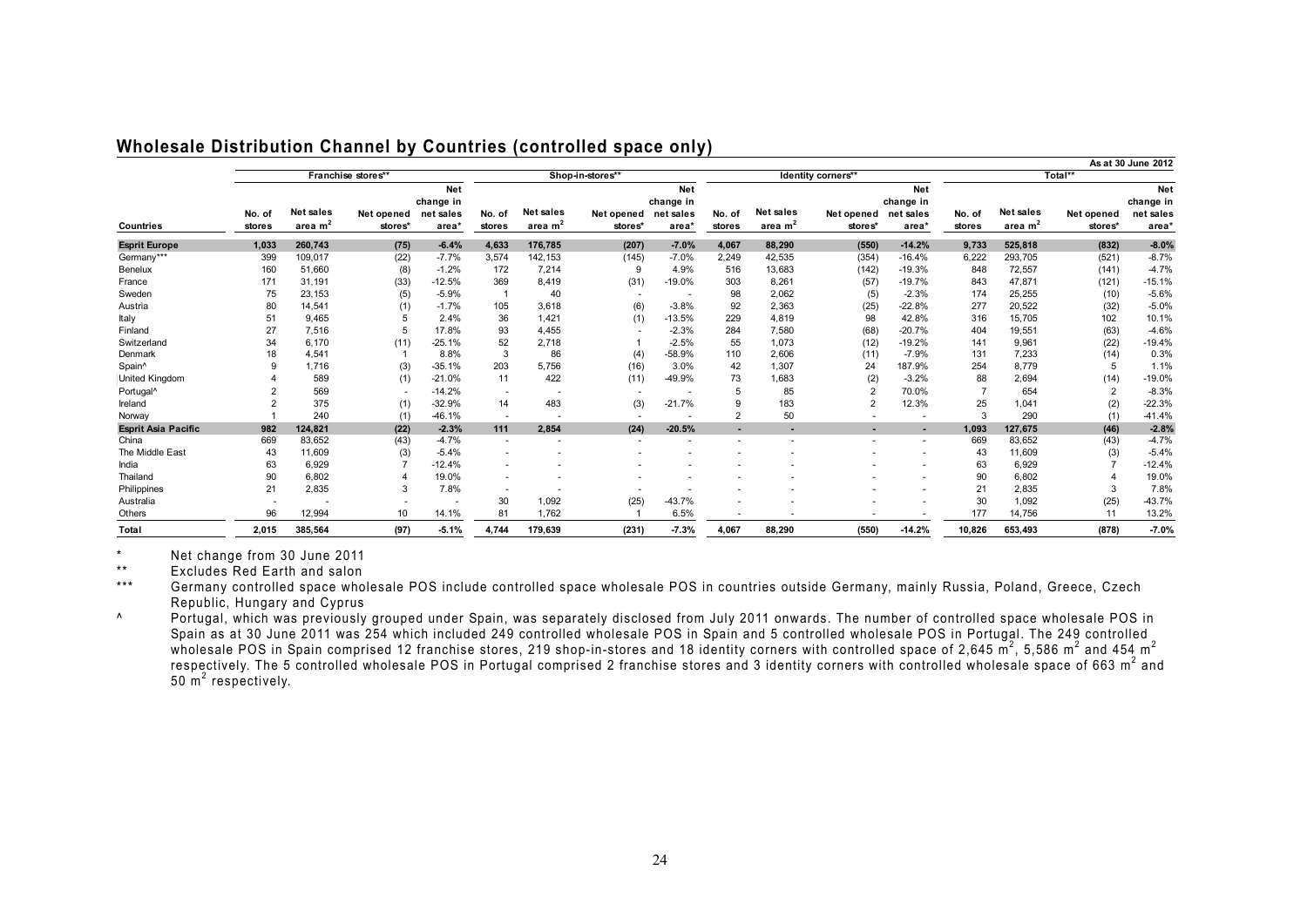The global **licensing turnover** (primarily license royalties) increased to HK\$203 million (2011: HK\$185 million), representing a 9.8% year-on-year growth in local currency.

During the second half of the financial year, we successfully launched the "Marin 68" family, a high quality watch in various colour options, which perfectly met the current consumer trend in the timewear segment. A major driver for the success was the consistent global execution in all channels (POS, Marketing and PR) with one key image "Time for color" featuring the same talent as the Esprit Fashion communication.

Highlight of the next fiscal year will be the upcoming fragrance launch "Simply You" in the Fall of 2012. For the first time, fragrance and fashion will be leveraging the same world famous testimonial in the marketing communication and media campaigns. One coherent brand message to the Esprit end consumer across diverse touchpoints will further strengthen the brand within the marketplace.

# **Profitability**

**Gross profit** was HK\$15,206 million (2011: HK\$18,198 million) reflecting a gross profit margin of 50.4% (2011: 53.9%). The combination of higher input cost, increase in discount and higher return in association with the wholesale support initiatives resulted in a reduction in the gross profit margin. The Group deliberately decided to maintain its price points in order to preserve its price-value perception. Nevertheless, the year-onyear decline of gross profit margin was significantly narrowed to 2.1% points in the second half of the financial year.

**Operating expenses** decreased by 19.8% to HK\$14,035 million (2011: HK\$17,506 million) mainly due to HK\$696 million net write-back of provision for store closure as compared to a total of HK\$2,429 million provision and impairment of property, plant and equipment made for store closure program and divestment of North American operations in FY10/11. Excluding the aforementioned write-back, provision and impairment of property, plant and equipment, operating expenses amounted to HK\$14,731 million (2011: HK\$15,077 million) representing 2.3% year-on-year decline as a result of our tightened cost control which led to significant savings in major cost items. Staff costs, occupancy costs and logistic expenses recorded year-on-year decline of 2.5%, 13.6% and 0.8% respectively. Nonetheless, the aforementioned decrease was partially offset by the considerable increase in marketing and advertising expenses for brand building in relation to the Transformation Plan.

As a result of lower operating expenses, which were more than sufficient to compensate for the decrease in gross profit, **operating profit** increased to HK\$1,171 million (2011: HK\$692 million). **Operating profit margin** also improved to 3.9% (2011: 2.0%).

Retail EBIT margin improved to 6.5% (2011: -5.4%) benefiting from the decrease in occupancy cost and the write-back of provision for store closure arising from the successful divestment of North American operations.

Wholesale EBIT margin fell to 17.7% (2011: 22.9%) mainly due to decrease in gross profit margin, incremental spending for our wholesale partners and deleveraging arising from wholesale turnover decline. During the financial year, total expenses in association with wholesale support amounted to approximately HK\$340 million.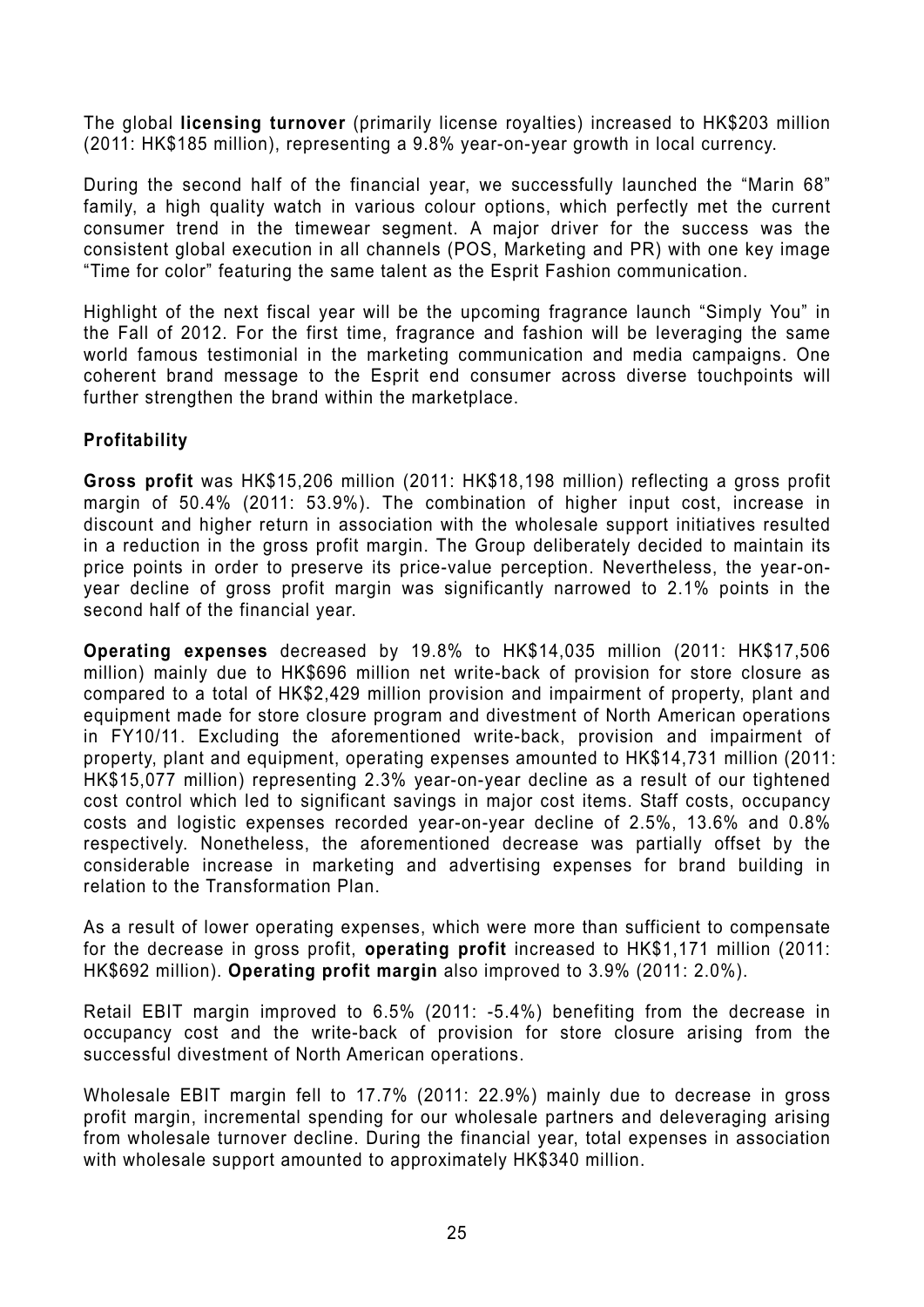Together with 54.2% decrease in taxation to HK\$289 million (2011: HK\$631 million) and decrease in effective tax rate to 24.9% (2011: 88.9%), **net profit** increased to HK\$873 million (2011: HK\$79 million) and **net profit margin** improved to 2.9% (2011: 0.2%).

### **Liquidity and Financial Resources**

We continued to maintain a net cash position. As at 30 June 2012, **cash and bank balances** amounted to HK\$3,171 million (30 June 2011: HK\$4,794 million). The year-onyear decline in cash and bank balances was due to 14.1% depreciation of EUR/HKD closing rate to 9.6551 (30 June 2011: 11.235), transformation plan investment, repayment of bank loans and lower turnover. **Net cash balance** amounted to HK\$1,489 million (30 June 2011: HK\$2,714 million).

|                                                           | For the year ended 30 June |          |  |  |
|-----------------------------------------------------------|----------------------------|----------|--|--|
| <b>HK\$ million</b>                                       | 2012                       | 2011     |  |  |
|                                                           |                            |          |  |  |
| Cash and cash equivalents as at 1 July                    | 4,794                      | 6,748    |  |  |
|                                                           |                            |          |  |  |
| Net cash generated from operating activities              | 730                        | 1,835    |  |  |
|                                                           |                            |          |  |  |
| Net cash used in investing activities                     | (1, 402)                   | (1,634)  |  |  |
| Purchase of property, plant and equipment                 | (1, 420)                   | (1, 436) |  |  |
| Proceeds from disposal of property, plant and equipment   | 8                          | 7        |  |  |
| Net cash outflow for disposal of interest in subsidiaries | (18)                       |          |  |  |
| Net cash outflow for acquisition of remaining interest in |                            |          |  |  |
| the associated companies                                  |                            | (250)    |  |  |
| Interest received                                         | 28                         | 45       |  |  |
|                                                           |                            |          |  |  |
| Net cash used in financing activities                     | (748)                      | (2,612)  |  |  |
| Net proceeds on issue of shares for cash                  |                            | 8        |  |  |
| Dividends paid                                            | (326)                      | (2,079)  |  |  |
| Interest paid on bank loans                               | (25)                       | (21)     |  |  |
| Proceeds from short-term bank loans                       | 395                        |          |  |  |
| Repayment of short-term bank loans                        | (272)                      |          |  |  |
| Repayment of long-term bank loans                         | (520)                      | (520)    |  |  |
|                                                           |                            |          |  |  |
| Net decrease in cash and cash equivalents                 | (1, 420)                   | (2, 411) |  |  |
| Effect of change in exchange rates                        | (203)                      | 457      |  |  |
| Cash and cash equivalents as at 30 June                   | 3,171                      | 4,794    |  |  |
| Less:                                                     |                            |          |  |  |
| <b>Bank loans</b>                                         | 1,682                      | 2,080    |  |  |
| Net cash balance                                          | 1,489                      | 2,714    |  |  |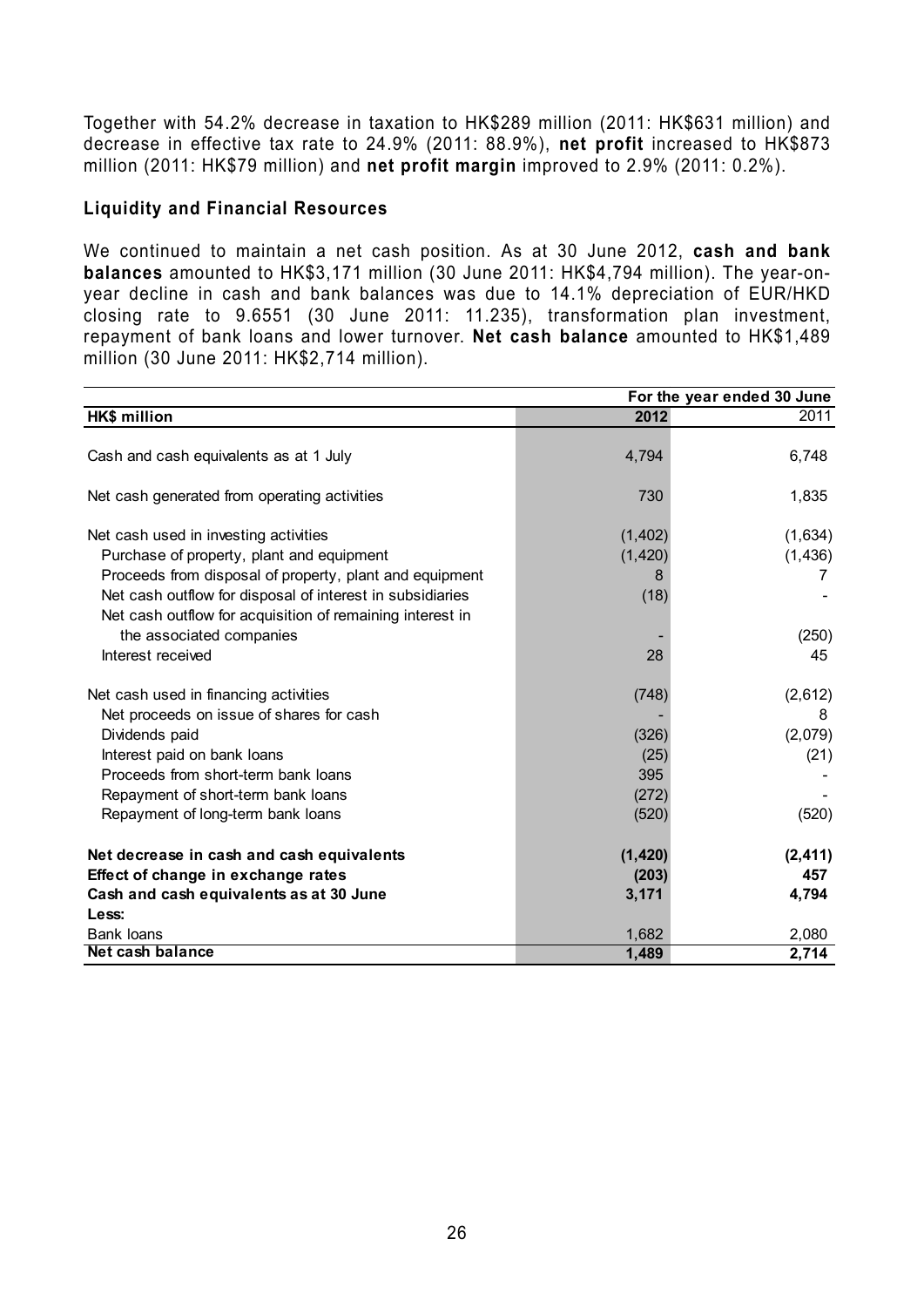**Capital expenditure** amounted to HK\$1,420 million (2011: HK\$1,436 million), in which HK\$454 million and HK\$380 million was invested in opening new stores and refurbishing existing stores respectively. As a result of our continued effort in cost control, actual capital expenditure per square metre was 20% below plan and hence resulting in a lower than anticipated capital expenditure for refurbishing existing stores versus plan.

|                                           |       | For the year ended 30 June |
|-------------------------------------------|-------|----------------------------|
| <b>HK\$</b> million                       | 2012  | 2011                       |
| <b>Retail stores</b>                      | 834   | 583                        |
| IT projects                               | 269   | 484                        |
| Office & others                           | 317   | 369                        |
| Purchase of property, plant and equipment | 1.420 | 1.436                      |

**Inventories** decreased further to HK\$3,593 million as at 30 June 2012 (30 June 2011: HK\$4,218 million). The decline was a result of higher discounts and more outlet stores to help clear inventory as well as favourable currency. Inventory units were down 3.3% year-on-year or down 3.8% from 31 December 2011. The EUR/HKD closing rate depreciated 14.1% year-on-year or 4.2% from 31 December 2011.

**Inventory balance**

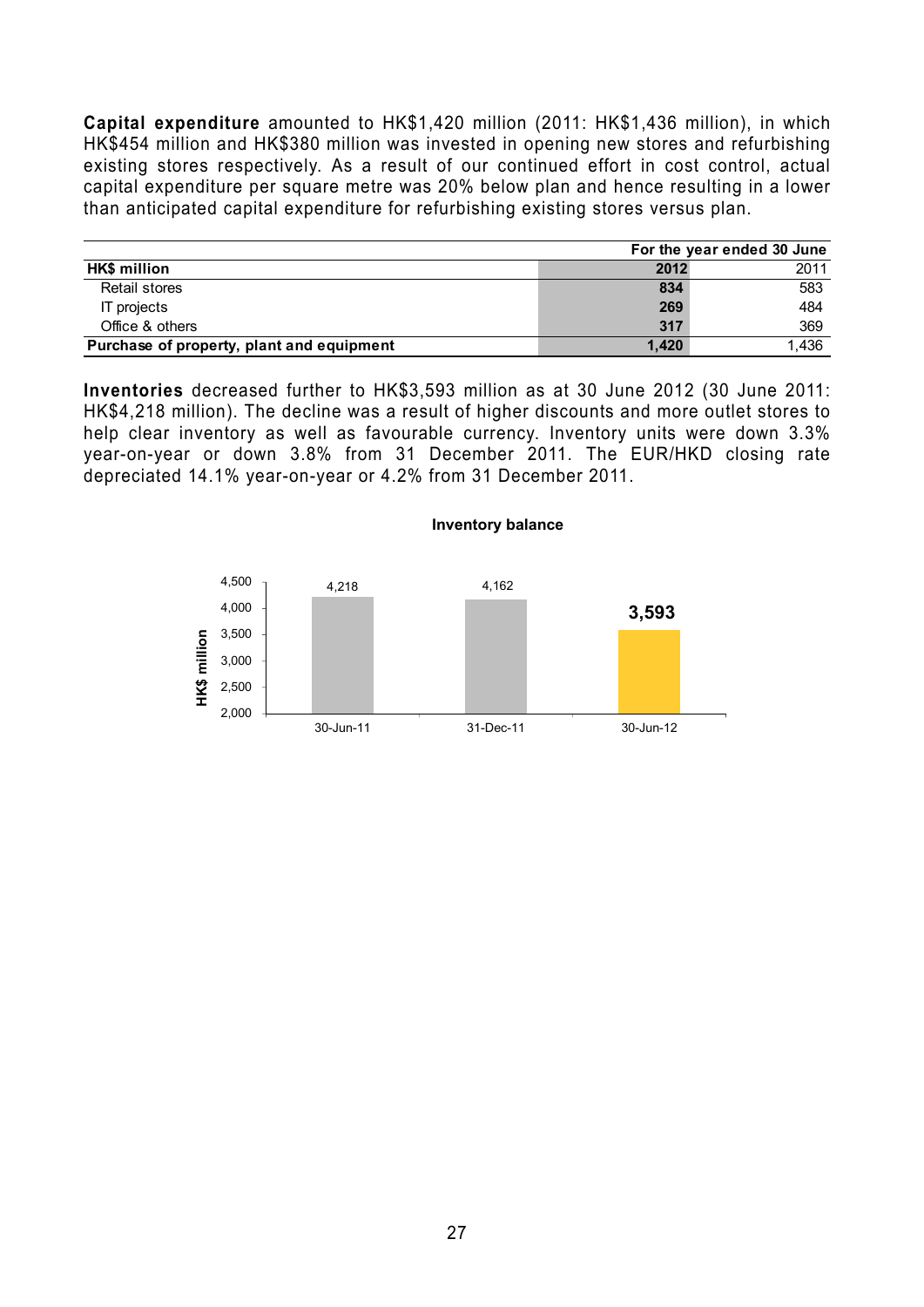**Net trade debtor balance** also declined further to HK\$2,481 million as at 30 June 2012 (30 June 2011: HK\$3,101 million). The decline was mainly due to lower wholesale turnover in the fourth quarter of FY11/12 and favourable currency impact. The cover ratio before provision (the amount of insured and secured gross trade debtors including VAT over total gross trade debtors including VAT) advanced to 44.1% as at 30 June 2012 (30 June 2011: 43.6%).



**Total interest bearing external borrowings** decreased to HK\$1,682 million (30 June 2011: HK\$2,080 million) as at 30 June 2012 mainly due to scheduled bank loan repayment. None of the Group's assets were pledged as security for overdraft or any short-term revolving facility.

### **FOREIGN EXCHANGE RISK MANAGEMENT**

The Group uses foreign currency contracts for foreign currency risk management purposes only, to hedge transactions and to manage the Group's asset and liabilities.

The Group is exposed to foreign exchange exposure arising from various currency exposures, primarily with respect to Euro. To better manage the sourcing costs for merchandise produced for Europe in Asia, suppliers in Asia were asked to quote and settle in US dollar. The Group enters into foreign currency forward contracts with reputable financial institutions to hedge such foreign exchange risks.

### **HUMAN RESOURCES**

As at 30 June 2012, the Group employed over 12,400 full-time equivalent staff (30 June 2011: over 14,100) around the globe. Competitive remuneration packages that take into account business performance, market practices and competitive market conditions are offered to employees in compensation for their contribution. In addition, share options and discretionary bonuses are also granted based on the Group's and individual's performances. All employees around the world are connected through the Group's quarterly newsletters and global intranet.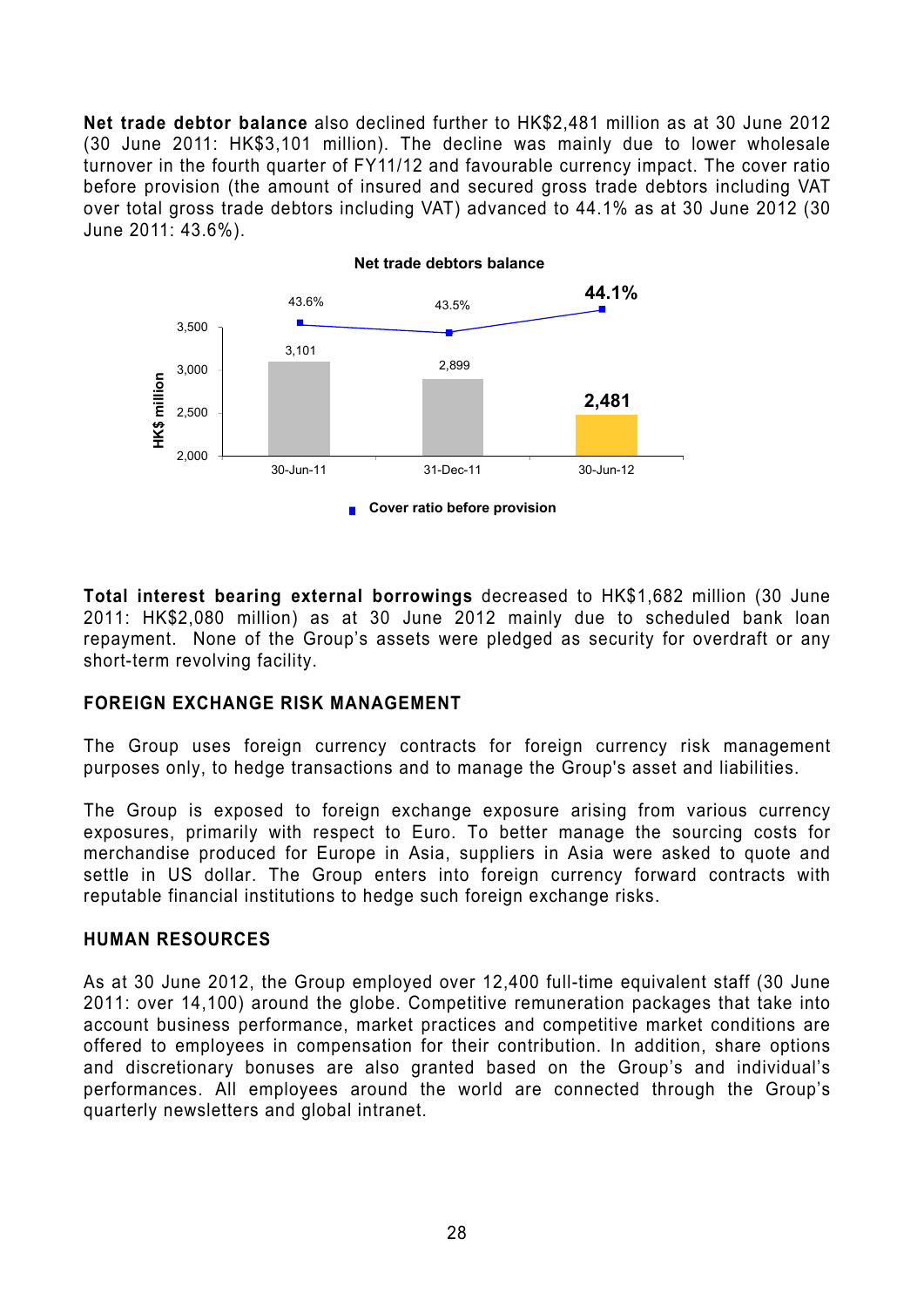### **DIVIDEND**

The Board is pleased to recommend the distribution of a final dividend of HK\$0.15 per share (FY10/11: nil) for the year ended 30 June 2012.

In order to maintain a strong balance sheet for future growth, the Board has recommended to provide the shareholders of the Company (the "Shareholders") with an option to receive the final dividend in form of new fully paid shares in lieu of cash.

Subject to the approval of the Shareholders at the forthcoming annual general meeting of the Company (the "Annual General Meeting"), the final dividend will be payable to the Shareholders whose names appear on the Registers of Members of the Company at close of business on Friday, 14 December 2012. Dividend warrants and share certificates for new shares to be issued under the scrip dividend reinvestment scheme will be despatched to the Shareholders by ordinary mail at their risk on or around Tuesday, 22 January 2013.

The dividend reinvestment price shall be determined by the average closing price of the shares of the Company as quoted on The Stock Exchange of Hong Kong Limited (the "Stock Exchange") for the five consecutive trading days immediately preceding Wednesday, 12 December 2012. The election form will be despatched on or around Thursday, 20 December 2012 and the election period for scrip dividend will commence on or around Thursday, 20 December 2012 to Wednesday, 9 January 2013 (both days inclusive).

The scrip dividend reinvestment scheme is conditional upon the passing of the relevant resolution at the Annual General Meeting and the Listing Committee of the Stock Exchange granting the listing of and permission to deal in the new shares to be issued under the scrip dividend reinvestment scheme.

Further details of the scrip dividend reinvestment scheme will be set out in a circular to the Shareholders to be despatched before the Annual General Meeting.

### **FOCUS AND PRIORITIES IN FY12/13**

Looking ahead, the macro environment in FY12/13 continues to present challenges and uncertainties, such as slowing economic growth in China and the unresolved European debt crisis. Now that our Transformation Plan is well underway, we will stay on course to revitalise the Esprit brand and create innovative and inspiring product designs and shopping experience for the Esprit Woman.

In FY12/13, our goal is to continue our transformation journey, implementing it rapidly and consistently. Our first and foremost priority is to leverage the strengths of the talented team on core processes to realise cross-functional transformation. Furthermore, we will drive store productivity through focusing our market efforts on traffic generation and conversion, having an on-time and continuous inflow of fashionable and feminine products in store as well as inspiring and enriching customer shopping experience by the roll-out of new store formats. On the wholesale front, we will continue to rejuvenate the business by enhancing the team and business model as well as strengthening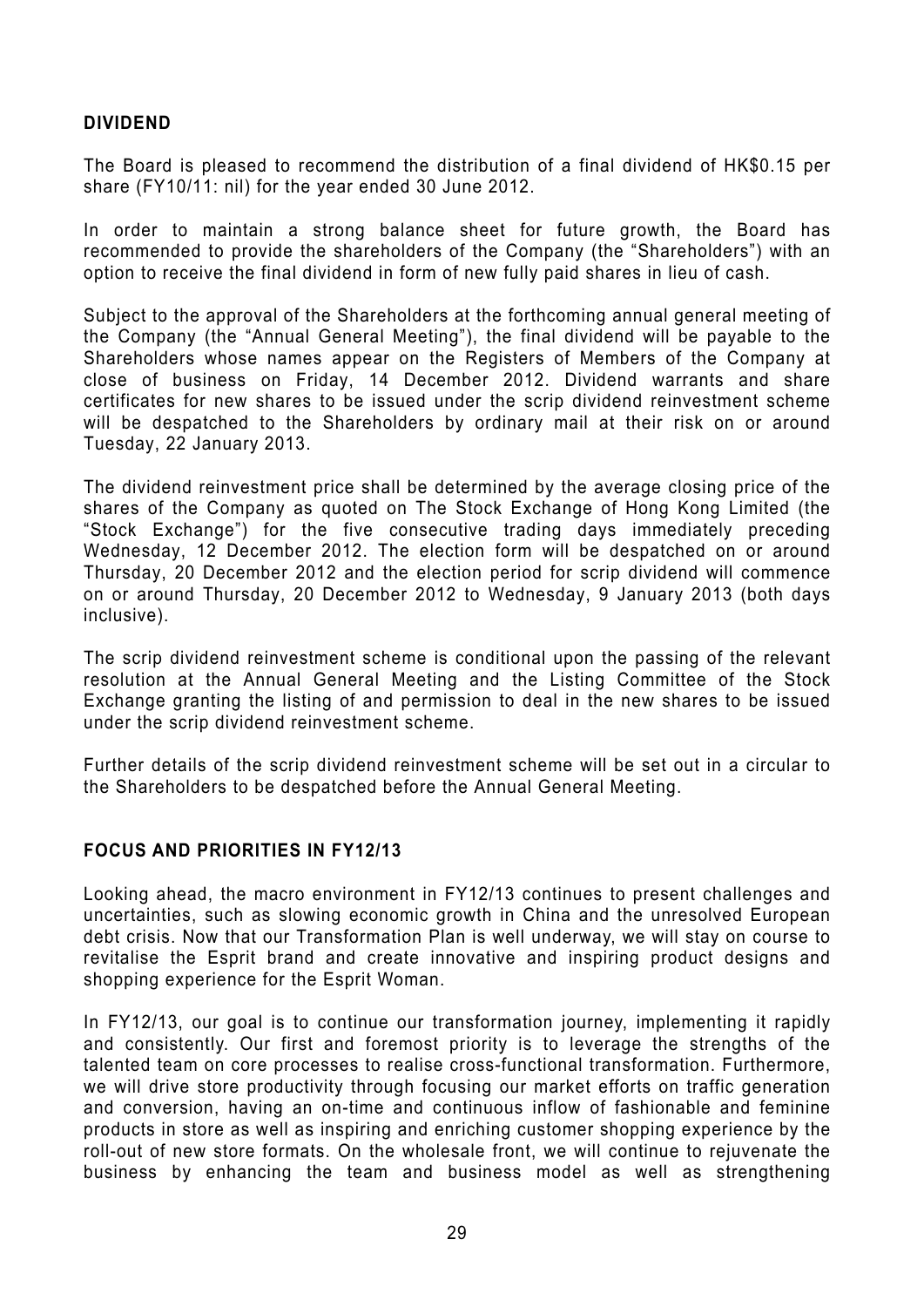partnership with key wholesale customers. Last but not least, we will continue to ensure sourcing initiatives are on track and drive sourcing synergies across our product divisions. Regarding China, stepping up our efforts to accelerate growth will be our top priority in the country.

# **Drive Store Traffic and Productivity**

With the success and high visibility of the Gisele-focused campaigns, Esprit's brand consideration in our core markets continued to improve. In Germany, our brand consideration level improved from 50% prior to the campaigns to 58%. In China, our brand consideration level advanced substantially from 30% prior to the campaigns to 59%. While we have succeeded in improving brand consideration, this positive outcome has not yet been translated into an increase in overall traffic in our retail stores due to the poor macroeconomic environment which has weighed on consumer sentiment and spending. In this environment, there has been both a reallocation of consumer spending away from apparel as well as trading down in the apparel sector towards value players. As a response to these market dynamics, we plan to drive store traffic through further enhancement of the in-store shopping experience together with well-targeted media campaigns.

Our media strategy for the new financial year will continue to focus on sustaining high brand consideration levels as well as on improving store traffic. Our media campaigns will be more POS-focused to include elements such as store opening events and visual merchandising. We will deploy a media strategy which will be in line with the timing of our new product introduction.

Building on the success of the Lighthouse store projects, we will ramp up the roll-out of new store formats to offer our customers a more inspiring shopping experience. This involves refurbishing a total of more than 990 POS or approximately 153,000  $m^2$ , comprising over 90 existing retail stores (or approximately 65,000  $m^2$ ) and over 900 controlled wholesale POS (or approximately 88,000  $m^2$ ) in the new financial year.

# **Fill the Perfect Wardrobe with More Modern and Fashionable Products**

Since the launch of the first products of Trend Division and China Design Hub, their product performances have been encouraging. Sell-through of Trend Division's products was more than double that of other women's collections. The next collections will also be rolled-out across Europe and Asia. There is also increasing momentum in the sellthrough of China Design Hub's products. For the month of August 2012, their sellthrough was similar to other products of the women's divisions. In view of the encouraging performance of the new Trend Division and the "China for China" products, we will continue to focus on boosting the performances of these new lines. Trend's Fall/Winter 2012 collections will be infused with more stylish designs and special colour themes for each season, such as "Inflamed" in August 2012, "Military Luxe" in September 2012, "Wonderlands Neutral" in October 2012 and "Midnight" in November 2012. The Trend Division is also building a team to develop product lines for men. In future, Trend Division targets to represent 5% - 10% of total offerings while "China for China" products target to represent 15% - 20% of total styles offering in Asia.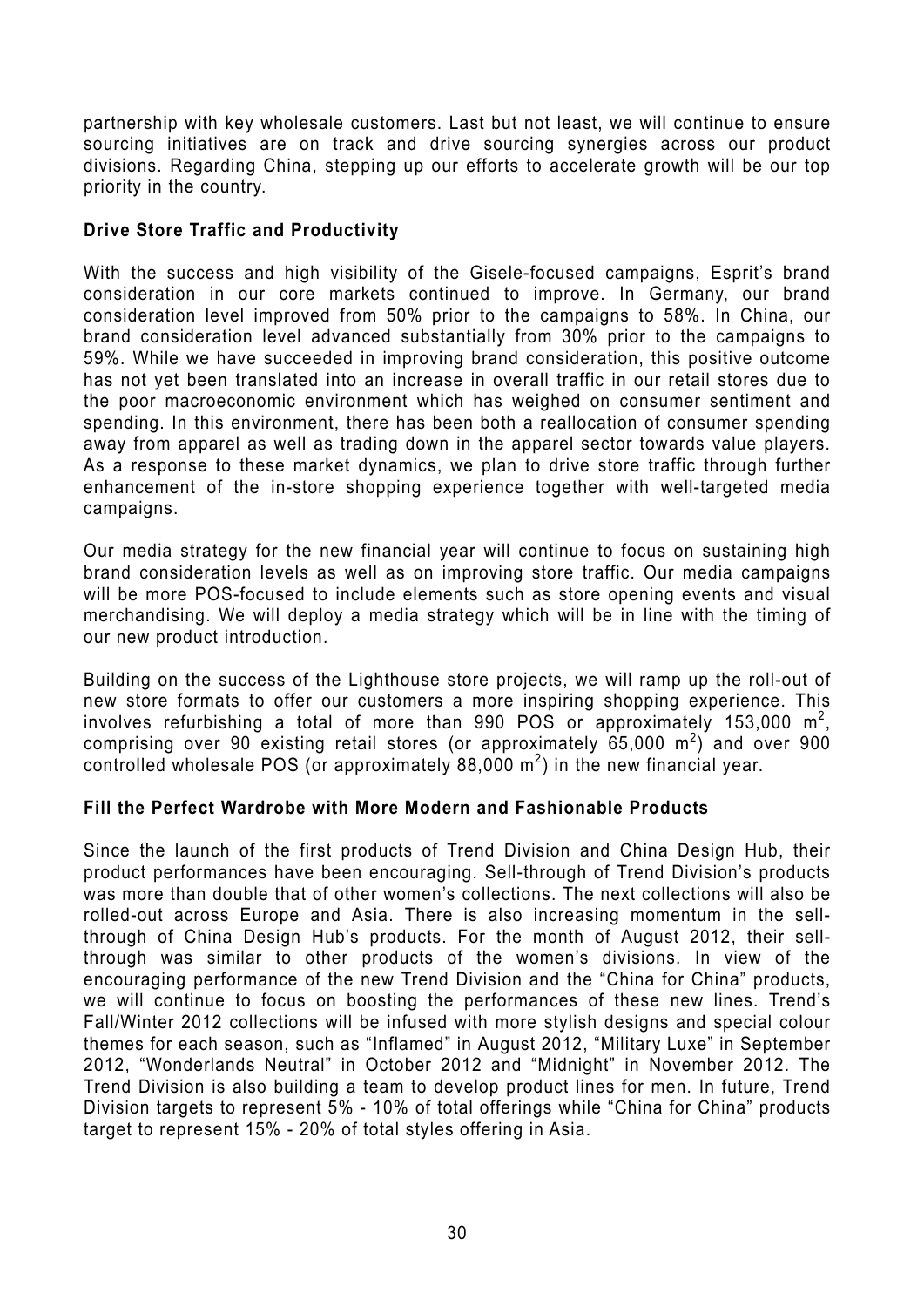The Denim Division is on track to introduce its first products to stores in December 2012. A new women's denim fit portfolio called "Love your fit" has been developed and it comprises a portfolio of nine individual iconic fits for all wearing occasions. Based on the first bookings received for December 2012 and January 2013, the initial response appears to be positive.

In November 2012, we will introduce the new Wellness capsule launched as part of a global campaign featuring Christy Turlington, a super model and international icon of beauty and a healthy lifestyle. Wellness is an essential part of life and is strongly linked to Esprit's brand and its Californian heritage. The Wellness collection is a soft and relaxed collection that combines elements from sportswear, in terms of fabrics, detail and cut, and fashion.

### **Strengthen the Wholesale Platform**

In a difficult operating environment, our priorities for the wholesale business will include initiatives to enable us to overcome market challenges in order to drive growth and improve productivity. These initiatives include regaining space by strengthening our strategic partnerships with major wholesale customers as well as strengthening our platform and focusing on franchise business. The Group is encouraged by the fact that wholesale support measures are bearing fruit. The improving trend in order intake for wholesale accounts is encouraging.

### **Accelerating Growth in China**

Under the leadership of, Holly Li, Esprit's new China CEO, much effort has been put in improving store productivity, building key organisational capabilities and devising shortterm and long-term initiatives to support the transformation. We have established the China Design Hub to inject local designs and styles to our collections even better to the requirements of Chinese consumers and are focused on strengthening core competencies in areas such as product development, store experience and marketing, which are vital in enabling us to successfully navigate the challenges of an increasingly competitive and complex market environment.

Large scale store renovation has been planned in China for FY12/13 to rejuvenate the shopping experience and create a more exciting and beautiful environment for our customers by optimising visual merchandise as well as rolling icon and retreat store formats. The retail store improvement plan for FY12/13 includes 1 icon store, 25 retreat stores and 15 normal rebuilding stores. Approximately 40 wholesale controlled POS will be renovated into retreat stores and another 40 normal rebuilding stores are planned for FY12/13. The Solana store in Beijing was the first icon store in China and has been reopened since September 2012.

In the mid-to-long term, particular emphasis will be on accelerating network expansion, establishing a new wholesale business model and continuing to build the required key capabilities to drive growth initiatives and support the transformation. Our plan to increase our city coverage from the existing 1,013 POS in 191 cities to approximately 1,900 POS in about 400 cities by FY14/15 remains intact. The new position Head of Expansion for China was created since June 2012 to execute POS expansion. In FY12/13, we plan to have 75 new retail store openings. In addition, a new wholesale business model will be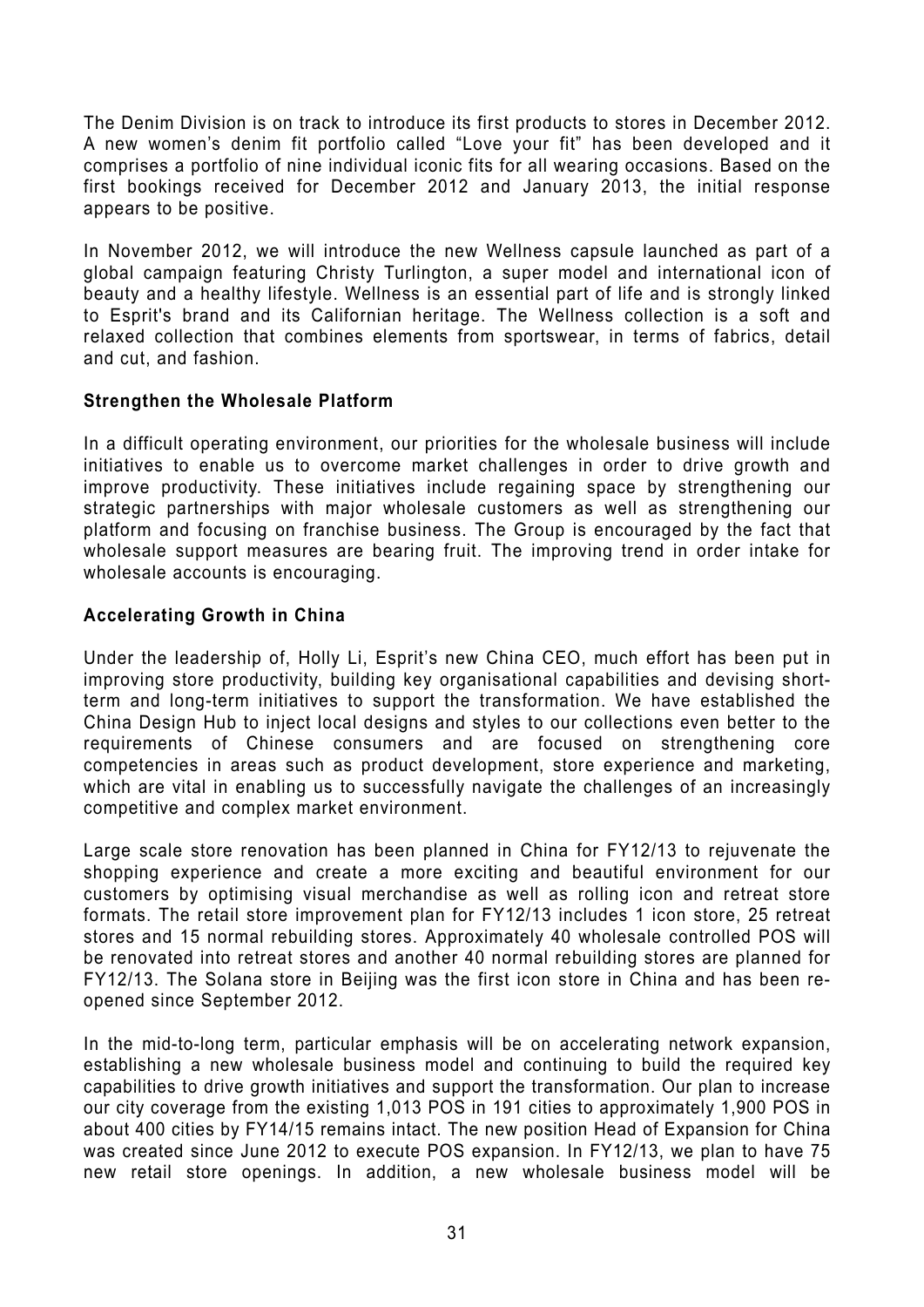implemented to allow for stronger strategic support for our wholesale partners in aspects such as store renovation and new store openings in order to ensure a better and more consistent Esprit retail experience.

### **Ensure Sourcing Initiatives are On Track**

The Esprit's new and modern distribution centre in Mönchengladbach Germany began operations in July 2012. It has an effective warehouse area of 46,000  $m^2$  (equivalent to more than six football fields) and is highly automated with a throughput of 150 million pieces. The facility has the potential to grow to 200 million pieces. The distribution centre systems provide reliable and current stock inventory information which facilitates a highly transparent and better managed operations and production. This in turn significantly improves service quality to our customers and lowers operating costs. For example, the handling cost per piece is expected to be reduced by approximately 25%. We expect approximately €10 million in annual savings when the distribution centre is fully operational by end of FY12/13 as well as a completely balanced goods flow to ensure the right merchandise is on our retail shop floors around the world at the right time.

We are on track to expand our sourcing country footprint. In addition to our new sourcing office in Bangladesh and the quality assurance office in Indonesia, our new sourcing office in India is on schedule to be operational in October 2012.

While it appears likely that the global economy will continue to be weak in the new financial year, any further deterioration of the economic climate will present additional challenges to the implementation of our Transformation Plan and ultimately to our financial performance. Despite the market challenges, we are confident that the first combined effects of the transformation initiatives will be evident in Esprit's financial results in the new financial year. Total capital expenditure in FY12/13 is expected to reach approximately HK\$1.5 billion, of which HK\$0.4 billion will be invested in new store opening including opening over 40 new full-price stores and over 20 new outlets, HK\$0.7 billion in the refurbishment of existing stores and HK\$0.2 billion will be invested in IT projects.

Backed by the strong commitment of the Group's experienced management team and that of all of our employees worldwide, we are confident that the transformation process will be completed successfully revealing the full potential of the Esprit brand and achieving the level of profitability that it deserves.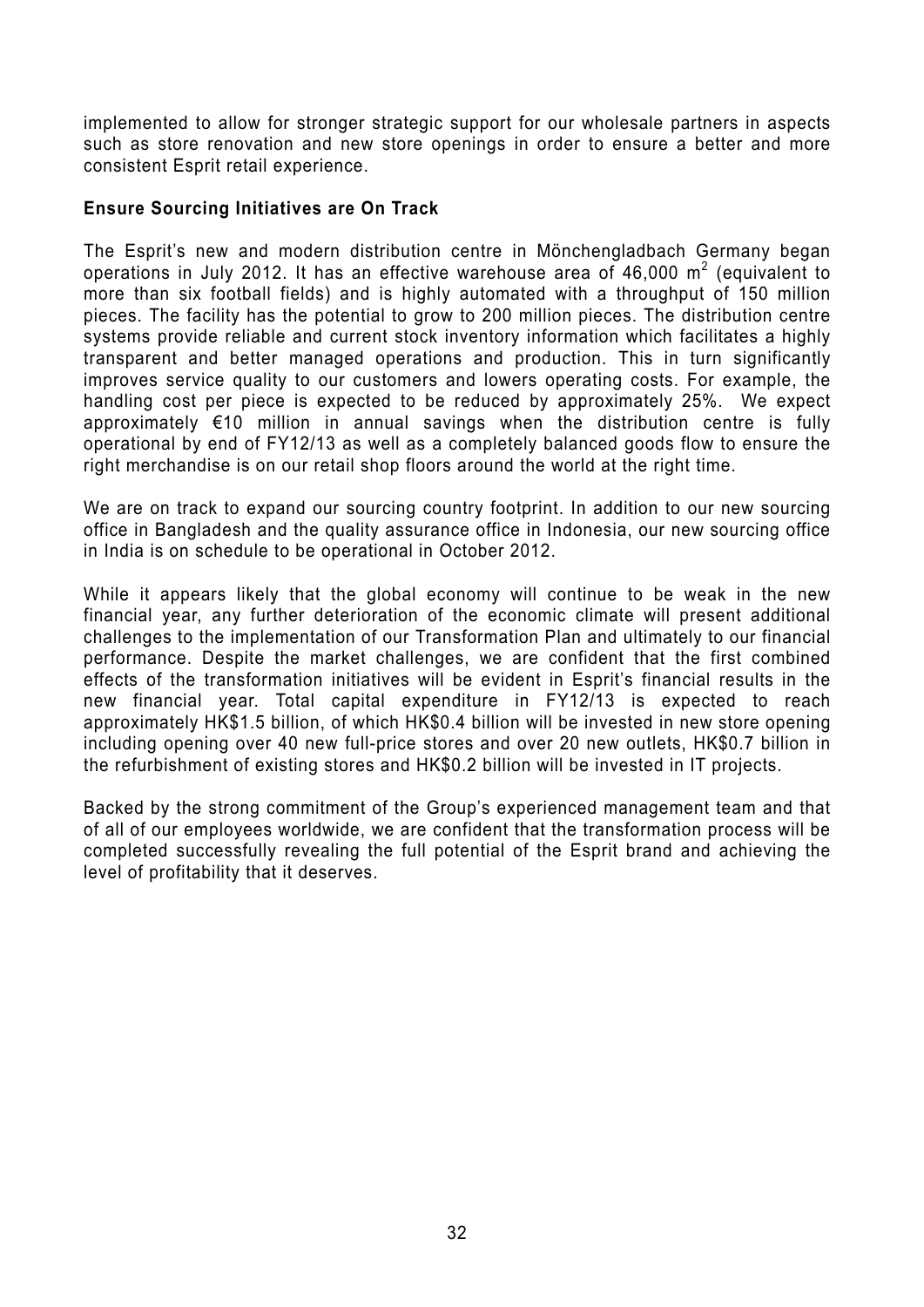# **CLOSURE OF REGISTERS OF MEMBERS**

1. Annual General Meeting

The Registers of Members of the Company will be closed from Tuesday, 4 December 2012 to Thursday, 6 December 2012 (both days inclusive) in order to ascertain the rights of the Shareholders for the purpose of attending and voting at the Annual General Meeting. During such period, no transfer of shares of the Company will be effected. In order to be entitled to attend and vote at the Annual General Meeting, all transfers, accompanied by the relevant share certificates, must be lodged with the Company's branch share registrar in Hong Kong, Tricor Secretaries Limited, at 26/F, Tesbury Centre, 28 Queen's Road East, Wanchai, Hong Kong not later than 4:00 pm on Monday, 3 December 2012.

2. Proposed Final Dividend

Subject to the approval of the Shareholders at the Annual General Meeting, the Registers of Members of the Company will be closed from Wednesday, 12 December 2012 to Friday, 14 December 2012 (both days inclusive) for the purpose of determining the Shareholders who qualify for the proposed final dividend. During such period, no transfer of shares of the Company will be effected. In order to qualify for the proposed final dividend, all transfers, accompanied by the relevant share certificates, must be lodged with the Company's branch share registrar in Hong Kong, Tricor Secretaries Limited at 26/F, Tesbury Centre, 28 Queen's Road East, Wanchai, Hong Kong not later than 4:00 pm on Tuesday, 11 December 2012.

# **PURCHASE, SALE OR REDEMPTION OF THE COMPANY'S SHARES**

Neither the Company nor any of its subsidiaries have purchased, sold or redeemed any of the Company's shares during the year.

# **AUDIT COMMITTEE**

As required under the Rules Governing the Listing of Securities on the Stock Exchange (the "Listing Rules"), the Company has an Audit Committee comprising of three Independent Non-executive Directors. The Audit Committee has reviewed the accounting principles and practices adopted by the Group and has also discussed auditing, internal controls, and financial reporting matters including the review of the consolidated results of the Group for the year ended 30 June 2012.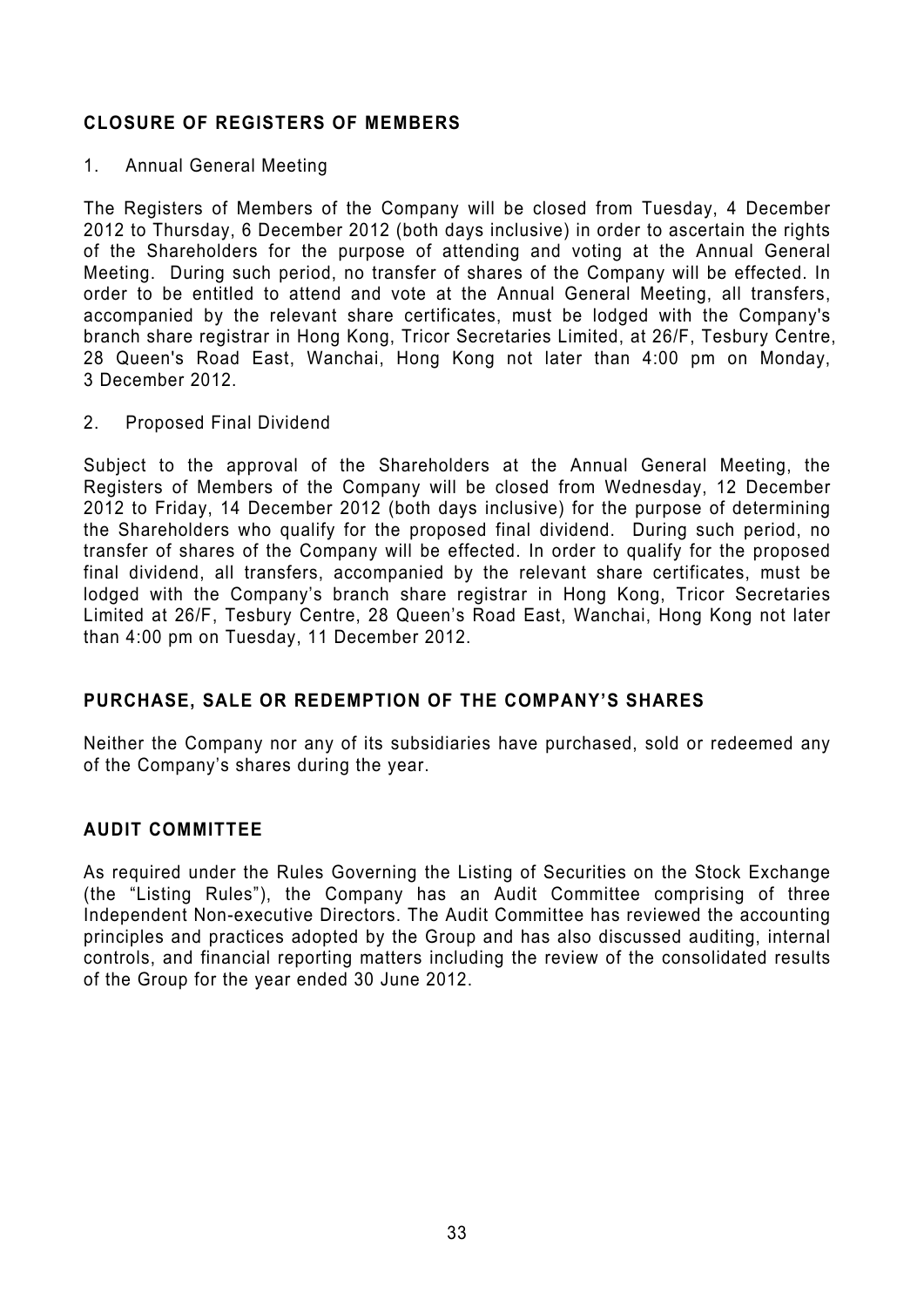### **CORPORATE GOVERNANCE**

The Company has applied the principles and complied with (i) the Code on Corporate Governance Practices (the "Former Code") for the period from 1 July 2011 to 31 March 2012 and (ii) the Corporate Governance Code and Corporate Governance Report effective on 1 April 2012 (the "New Code") for the period from 1 April 2012 to 30 June 2012 as set out in Appendix 14 of the Listing Rules, except that Non-executive Directors of the Company do not have specific term of appointment (code provision A.4.1 of the Former Code and the New Code) and the majority of the Nomination Committee was not Independent Non-executive Directors for the period from 13 June 2012 to 30 June 2012 (code provision A.5.1 of the New Code). Mr Raymond OR Ching Fai has been appointed as a member of the Nomination Committee on 1 July 2012 to fill the vacancy created by the resignation of Dr Hans-Joachim KÖRBER. Effective from 1 July 2012, the Nomination Committee comprises of two Independent Non-executive Directors, one Non-executive Director and one Executive Director and the Chairman of the Committee who is an Independent Non-executive Director has a casting vote in case of an equality of votes.

The Company has strong commitment to act responsibly and therefore places a great deal of emphasis on ethical sourcing practices and enforces this belief with our suppliers and business partners. Social compliance audits are also performed regularly.

### **MODEL CODE FOR SECURITIES TRANSACTIONS BY DIRECTORS**

The Company has adopted a code of conduct regarding Directors' securities transactions on terms no less exacting than the required standard set out in the Model Code for Securities Transactions by Directors of Listed Issuers (the "Model Code") as contained in Appendix 10 to the Listing Rules.

The Company has made specific enquiry with all Directors and all of them confirmed that they have complied with the required standard set out in the Model Code for the year ended 30 June 2012.

### **GENERAL INFORMATION**

The consolidated financial statements of the Group for the year ended 30 June 2012 have been reviewed by the Audit Committee of the Company.

### **PUBLICATION OF ANNUAL RESULTS AND ANNUAL REPORT ON THE WEBSITE OF THE STOCK EXCHANGE OF HONG KONG LIMITED**

The annual results announcement is published on the websites of the Stock Exchange's HKExnews (www.hkexnews.hk) and the Company (www.espritholdings.com). The annual report will be despatched to the Shareholders and will be available on the websites of the Stock Exchange's HKExnews (www.hkexnews.hk) and the Company (www.espritholdings.com) in due course.